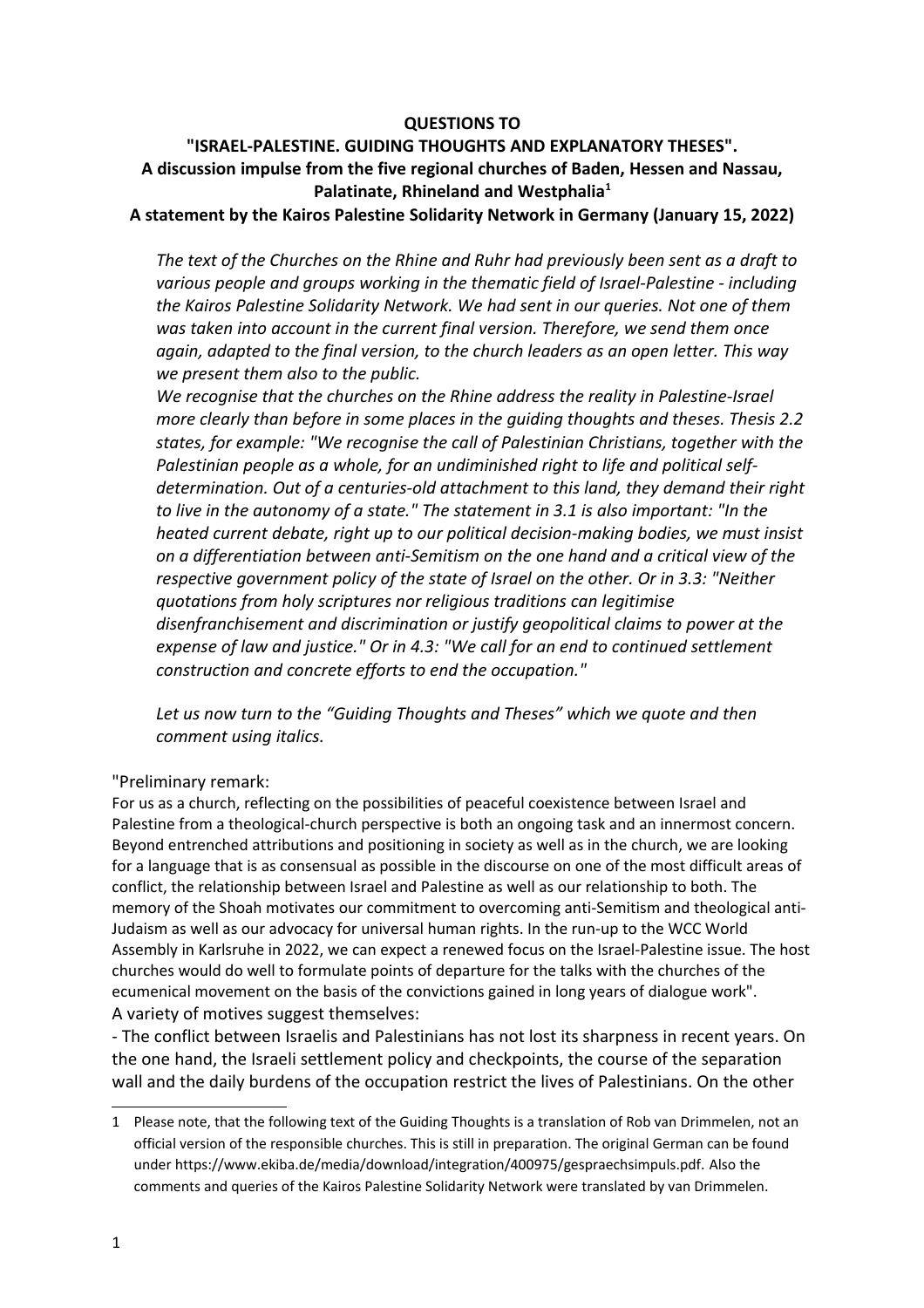hand, many in Israel live in fear for the continued existence of their state in the midst of a hostile environment; they see their lives threatened by rocket fire and terrorist attacks. Dialogue and exchange have all but come to a standstill; instead, the political fronts are hardening - also within Israeli society, as the conflicts between Arab and Jewish Israelis in the early summer of 2021 showed.

*The first sentence of the motives read in the original draft: "Israeli settlement policy and checkpoints, the course of the separation wall and the daily burdens of the occupation constrict the lives of Palestinians to the point of being unbearable." If the Guiding Thoughts and Theses in its final Version don't want to openly speak about the reality they should at least say: Even many observers who feel committed to Israel understand the practice of occupation, especially the policy of settlements as oppression.*

*The wording "on the one hand - on the other hand" show that the churches on the Rhine and Ruhr consistently give the impression in this document that it is a "conflict" between equal partners. In any case the rockets of the Hamas must be rejected.[2](#page-1-0) But the Israeli "New Historians" have documented for decades, after the opening of the military archives, that the Zionist forces have forcibly expelled the Palestinians since before the proclamation of the state of Israel with superior military force and supported or at least tolerated by the Western powers and at that time also the Soviet Union, and continue this expulsion every day thereafter as the state of Israel. Today this happens daily with various means. Israel gradually expropriates the land under occupation that is illegal under international law, keeps people including children arbitrarily and sometimes under torture in prisons.[3](#page-1-1) It destroys houses and commits other human rights violations with impunity. So there is an extreme asymmetry of power.[4](#page-1-2) Why do the churches follow the myth developed to ward off criticism, that Israel's existence is endangered from the outside. Indeed, there are hostile powers in the region like Iran. But Israel is the vastly superior regional military power, the only one in the region to possess nuclear weapons and, moreover, is not only generally supported by the superpower USA, but also receives \$3.8 billion a year in military aid and geopolitical cover for its flanks. Why don't the churches follow the Jewish and Israeli voices that see Israel's existence endangered by the fact that this state betrays Jewish values and builds on violence? Certainly, there have been attempts at peace policies in the past, such as those of former Prime Minister Rabin, but his assassination shows how strong the opposing forces were and still are.*

<span id="page-1-0"></span><sup>2</sup> For a detailed understanding of this problem cf. BAUMGARTEN, Helga: *Kein Frieden für Palästina. Der lange Krieg gegen Gaza. Besatzung und Widerstnd.* Wien: Promedia, 2021.

<span id="page-1-1"></span><sup>3</sup> Cf. among others the Amnesty report 2020/21: "Members of the Israeli army and the police, and the secret service ISA keep torturing and mistreat Palestinian prisoners including children without being prosecuted for it. Methods included beatings, slaps, painful restraints, sleep deprivation, remaining in painful positions, and threats that violence would be done to family members. As a punitive measure, detainees were placed in solitary confinement for long periods of time, sometimes for months at a time" (https://www.amnesty.de/informieren/amnesty-report/israel-2020).

<span id="page-1-2"></span><sup>4</sup> In note 6, the final version refers to the issue of asymmetry, but relativizes it.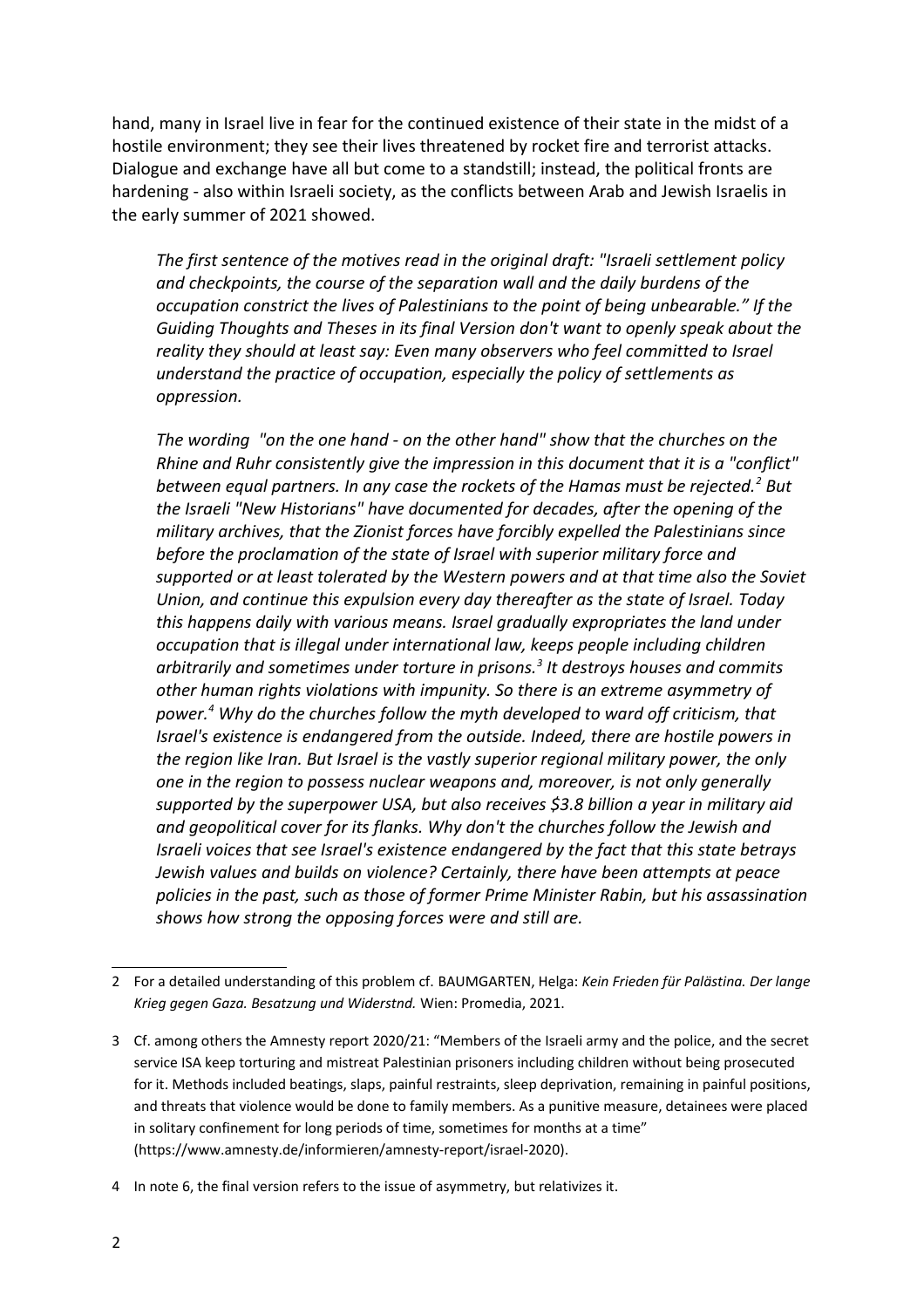In this country, the conflict in the Middle East is reflected in a polarisation of discussions. Defamation, attributions and exclusions dominate the picture instead of listening to each other and exploring possible solutions and compromises in dialogue.

*Are the churches on the Rhine and Ruhr aware that this is not only an "illustration" but also a deliberate poisoning by the Israeli government? Since 2009, after the Boycott, Disinvestment and Sanctions (BDS) initiative reached international attention, Israel developed a propaganda programme (Hasbara in Hebrew) in the Ministry of Strategic Affairs. This had an annual budget of 100 million shekels and set up "institutes" such as the Mena Institute in Vienna, recruited people, especially among students at universities, paid journalists, etc. Now it has been abolished and we will see how the propaganda develops further. Anyway, it is important to know this background for some unnecessary polarization.[5](#page-2-0)*

"Apartheid", "ethnic cleansing", "racism", "colonialism", "genocide" easily become labels that replace differentiated analysis.

*It is precisely these concepts that are dealt with in many books and reports with "differentiated analysis". Yes, these are the central terms and facts that are at the forefront of the current international debate, as a recently published scholarly work explicitly states: "Three terms are what determine both the current scholarly discussion and, at least selectively, the political discourse around the nakba: settler colonialism, ethnic cleansing and the apartheid system."*[6](#page-2-1)

*Apartheid: Are the UN, leading international law scholars, human rights institutes and organisations credible witnesses for a "differentiated analytics"? Do B'tselem and Human Rights Watch count among them?* [7](#page-2-2)  *Already in 2017, the UN Commission on West Asia published the report: Israeli Practices towards the Palestinian People and*  the Question of Apartheid.<sup>[8](#page-2-3)</sup> It clarified that apartheid is not limited to the one model *of South Africa, but is a legal phenomenon characterised by different features, which constitutes a crime against humanity. Although in 2017 the State of Israel had not yet* 

<span id="page-2-1"></span>6

<span id="page-2-2"></span>7

<span id="page-2-3"></span>8

https://web.archive.org/web/20170316054753/https://www.unescwa.org/sites/www.unescwa.org/files/publi cations/files/israeli-practices-palestinian-people-apartheid-occupation-english.pdf.

<span id="page-2-0"></span><sup>5</sup> There are various reports on this, for example by the respected English newspaper The Guardian: https://www.theguardian.com/news/2018/aug/14/bds-boycott-divestment-sanctions-movementtransformed-israeli-palestinian-debate.

BAUMGARTEN, Helga: op.cit., p. 32.

E.g. [https://www.btselem.org/publications/fulltext/202101\\_this\\_is\\_apartheid;](https://www.btselem.org/publications/fulltext/202101_this_is_apartheid) [https://mailchi.mp/a19604d9765e/bip-aktuell-169-human-rights-watch-beschuldigt-israel-der-apartheid?](https://mailchi.mp/a19604d9765e/bip-aktuell-169-human-rights-watch-beschuldigt-israel-der-apartheid?e=ac01a21ac6) [e=ac01a21ac6](https://mailchi.mp/a19604d9765e/bip-aktuell-169-human-rights-watch-beschuldigt-israel-der-apartheid?e=ac01a21ac6)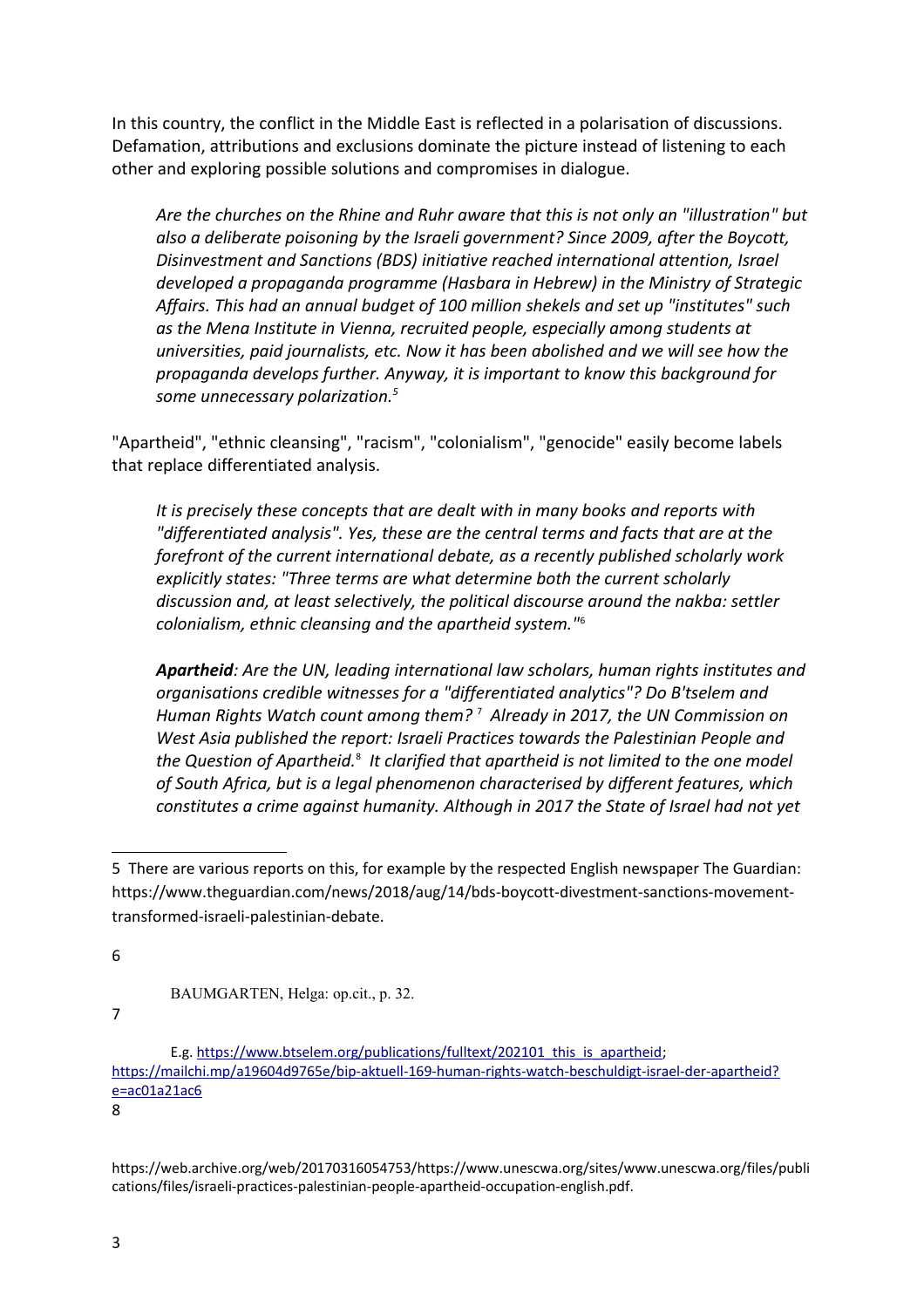*adopted the Nation State Law of 2018, the UN Commission proved even then the clear apartheid character of Israel. How much more is this true now. The aforementioned Nation-State Law clearly denies equal citizenship rights to an ethnic group comprising 20% of the population and only makes Jewish residents equal citizens. The colonies ("settlements") in the occupied West Bank, which are illegal under international law, are connected to the State of Israel by a network of roads "for Israelis only". Israelis have the right to a civilian justice system, Palestinians are subject to military courts etc. etc.*

*Ethnic cleansing: The term was first applied to Israel by the Israeli "New Historians". They worked through the military archives, opened a good three decades ago, e.g. Ilan Pappe in his book "The Ethnic Cleansing of Palestine".*[9](#page-3-0)  *This crime was originally processed under the Zionist term "transfer".*[10](#page-3-1) *It is important to understand that the reality of ethnic cleansing continues to this day. The progressive expropriation of Palestinian land, the ongoing construction of colonies, demolition of houses, settler terror against Palestinians, etc. are all methods of progressively cleansing the land of its original Arab inhabitants.*

*Racism is another word that the churches want to avoid. This should indeed be done if the term is understood biologically. However, it is also understood ethnically in science with regard to the Middle East. In this sense one can refer to what was said about apartheid. But in addition, the book by the Israeli scholar Nurit Peled Elhanan "Palestine in Israeli Schoolbooks" should be mentioned, which shows the ethnic prejudices to which Israeli children are already educated in school.*[11](#page-3-2)

*Colonialism is the next taboo. Here, too, scholarship is unequivocal, in two respects: first, with regard to the colonial framework of the founding of the State of Israel, and second, with regard to ongoing settler colonialism. At least since the Balfour Declaration in 1917, British colonial rule has been the framework for Zionist efforts to found a state.[12](#page-3-3) Who else but the British Mandate allowed the Zionist military units to expel a quarter of a million Palestinians from Palestine as a first act of ethnic cleansing after the UN decision to partition Palestine in Nov. 1947 until the founding of the State of Israel on 15 May 1948? What does the expropriation of the Palestinians and the expansion of the colonies in the West Bank since 1967, in violation of international* 

<span id="page-3-0"></span>9 *Oxford: Oneworld, 2006.*

<span id="page-3-1"></span>10 See MASALHA, Nur: *The Expulsion of the Palestinians: The Concept of 'Transfer' in Zionist Political Thought, 1882-1948.* Washington, D.C.: Institute of Palestinian Studies, 1992.

<span id="page-3-2"></span>11 London: I.B. Tauris, 2012.

<span id="page-3-3"></span>12 Recent research even shows that since the mid-19th century, Christian Zionists from England incited and instrumentalized Jews to Zionism in order to open up the Middle East for the British Empire and to prevent Jews fleeing persecution in Russia and Poland from seeking asylum in England. Cf. RAHEB, Mitri: *The Politics of Persecution: Middle Eastern Christians in an Age of Empire.*  Waco,TX, USA: Baylor University Press, 2021, 57ff. with further literature.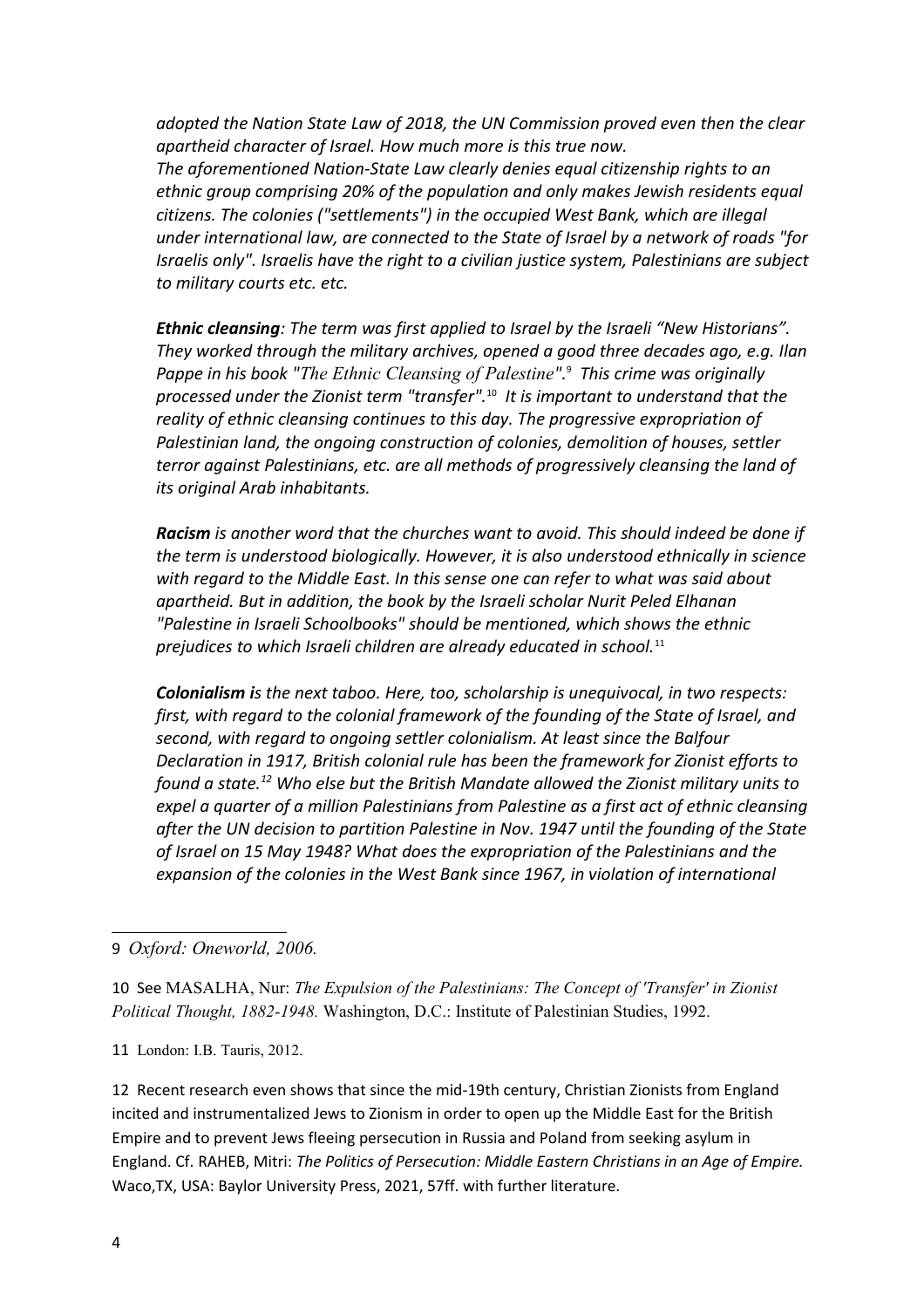*law, mean other than classical settler colonialism, as it has been clearly defined in countless studies also on North America, South Africa, Australia and New Zealand?*[13](#page-4-0)

*Finally, genocide. Here, the majority of scientists are indeed convinced that this term is inappropriate.*

*Nevertheless, the exclusion of the other central facts, which are dismissed as labels, gives the impression that the churches are afraid to speak out about reality and to deal with it argumentatively within the framework of ecumenism.* 

Likewise, disqualifying legitimate criticism of government policy in Israel as anti-Semitic suggests all-too-fast conclusive judgements. There is an urgent need to clarify the language by means of a perception of what is happening that is as differentiated as possible.

*Here it is to be welcomed that the guiding ideas and theses at least do not want to go along with the now common suspicion in Germany of criticism of Israeli policy as "Israel-related anti-Semitism". But has the discussion on this not already moved on? Couldn't the churches have pointed out that here, too, studies have shown that the definition of anti-Semitism by the International Holocaust Remembrance Alliance (IHRA), from which this term originates, is one of the main causes for this misuse of the accusation of anti-Semitism.*[14](#page-4-1) *Also missing is a reference to the "Jerusalem Declaration on Anti-Semitism" by international anti-Semitism researchers, which was published months ago and should be interpreted as a necessary correction or better still as a replacement for the IHRA definition.*[15](#page-4-2) *Could the churches perhaps even have the prophetic task here of calling on the German government to part with the IHRA definition and adopt the JDA definition in order to end the poisoning of the atmosphere in the German public through the misuse of the accusation of anti-Semitism?*

2019\_Antisemitismus.pdf and https://www.progressiveisraelnetwork.org/progressive-israelnetwork-groups-oppose-codification-of-ihra-working-definition-of-antisemitism-citing-strongpotential-for-misuse/. In addition, when the German government adopted the IHRA's definition of anti-Semitism in September 2017, it tacitly expanded the core definition to include the first sentence of the transitional paragraph on examples: "Manifestations of anti-Semitism can also be directed against the state of Israel, which is thereby understood as a Jewish collective". However, the second sentence in the IHRA text was deliberately omitted: "However, criticism of Israel that is comparable to that of other countries cannot be considered anti-Semitic." This means that in Germany the manipulated IHRA definition is once again manipulated in order to immediately portray any criticism of Israel as illegitimate.

<span id="page-4-2"></span>15 See https://jerusalemdeclaration.org/.

<span id="page-4-0"></span><sup>13</sup> Incidentally, land grabbing is often linked to murder, such as on 5 February 2021, when settlers gunned down an unarmed 34-year-old Palestinian family man when he protested against them confiscating his land to build a "wild settlement" on it (Junge Welt, 6/7 February 2021, 6). There are countless other examples.

<span id="page-4-1"></span><sup>14</sup> Cf. https://www.rosalux.de/fileadmin/rls\_uploads/pdfs/rls\_papers/Papers\_2-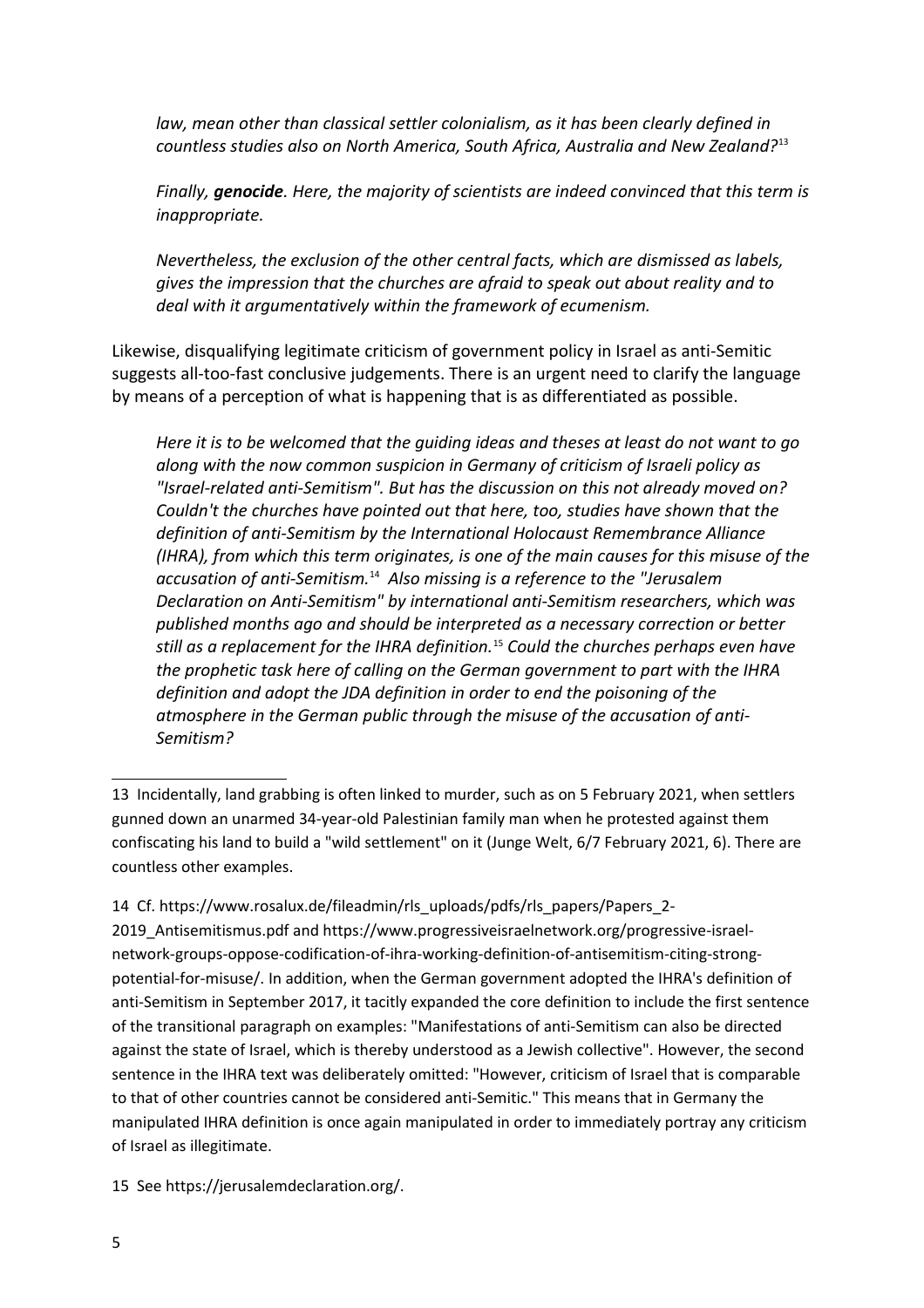The controversy surrounding the Bundestag resolution of 17 May 2019 on the connection between the BDS movement and anti-Semitism continues to fuel the polarised debate.

*Does this wording imply a hidden criticism of the Bundestag's decision? If so, this should have been clearly stated. After all, the European Court of Human Rights has condemned the French government, which had also violated the fundamental right of freedom of expression and called BDS anti-Semitic and acted accordingly. All German courts have also condemned cities and institutions that acted on the basis of the Bundestag resolution and, for example, cancelled premises for BDS events. Why don't the churches clearly stand up for fundamental rights like the large number of German cultural institutions in their initiative GG 5.3 Weltoffenheit (openness to the world)?*[16](#page-5-0)

The Kairos Palestine Document of December 2009, which was received with great attention and controversially discussed at the time, calls for a re-examination of the topic after 10 years since its publication.

*This recommendation is very welcome. But why have the churches on the Rhine not explicitly included here the continuation of the Kairos-Palestine Document? Although all church leaders were personally handed the "Cry for Hope: Call to Decision and Action" by Kairos Palestine and Global Kairos for Justice at vigils on 27 June 2020, this document is not even mentioned.[17](#page-5-1) But it is expected to play a central role in the debates of the WCC Assembly 2022 in Karlsruhe. For it has raised the conversation on this issue to a new theological level. Following Bonhoeffer, it calls for the recognition that the persistent negation of the rights of a people group and the pseudo-theological justification for it affect the faith, the credibility of the Gospel and the very being of the church itself (in Bonhoeffer's language: constitute a status confessionis).[18](#page-5-2) This puts the denial of Palestinian rights and the justification of this injustice through the misuse of the Bible on the same level as apartheid and the pseudo-theological justification of the apartheid system in the former South Africa (cf. the declaration of the Lutheran World Federation on apartheid as a status confessionis in 1977 and the condemnation of apartheid as heresy by the World Alliance of Reformed Churches in 1982).*

*This basic question is linked in the Cry for Hope with 7 demands for action, the first of which is that the churches should organise processes of clarification at all levels in order to then come to a common decision. In the meantime, several churches from the USA and the UK have responded to this, partly in confessional form.*[19](#page-5-3) *These decisions were known to the authors.* 

<span id="page-5-3"></span>19 See below p.16f.

<span id="page-5-0"></span><sup>16</sup> See https://www.humboldtforum.org/wpcontent/uploads/2020/12/201210\_PlaedoyerFuerWeltoffenheit.pdf.

<span id="page-5-1"></span><sup>17</sup> See https://cryforhope.org/.

<span id="page-5-2"></span><sup>18</sup> See BONHOEFFER, Dietrich: Die Kirche vor der Judenfrage (1933). *DBW 12.* München : Kaiser, 1997, pp. 349-58.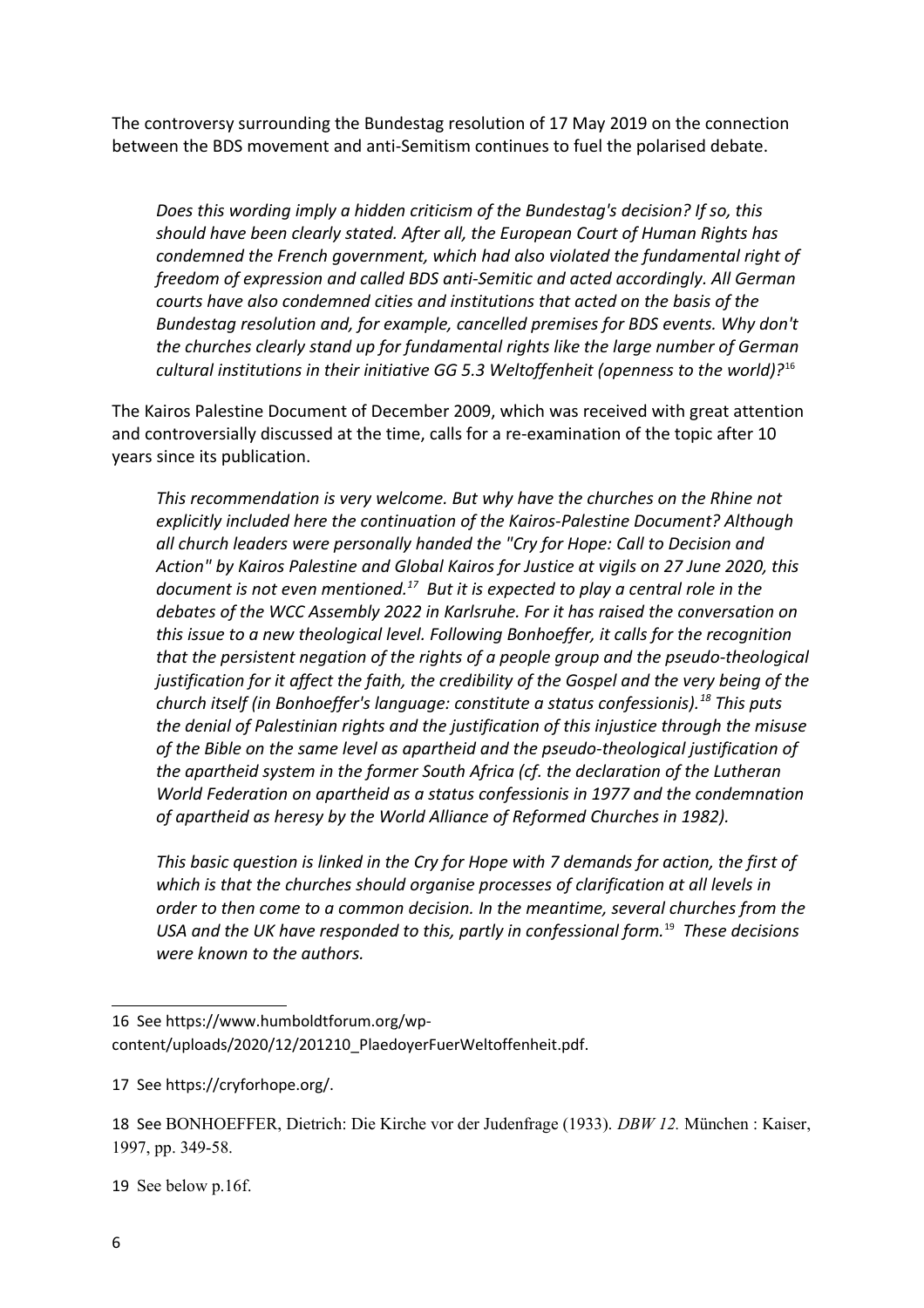The worried view of the Middle East is overshadowed by the unabated, even blatantly demonstrated hostility towards Jews in this country and worldwide. It must be perceived with the utmost sensitivity where old and new forms of flaring anti-Semitism on the one hand and the critical view of the Israeli-Palestinian relationship on the other intertwine in an inadmissible way.

*This is a very legitimate concern. The Jerusalem Declaration on Anti-Semitism in particular warns that falsely labelling criticism of the State of Israel as anti-Semitism weakens the fight against real anti-Semitism.*

This paper aims to provide impulses for further discourse. It is intended as a position paper which has been prepared in the specialist departments of the five regional churches in Baden, Hessen-Nassau, the Palatinate, the Rhineland and Westphalia, and which has been endorsed by the church leaderships concerned as a basis for further discussion.

# GUIDING PRINCIPLE 1 - WHERE WE COME FROM

From their origins, the churches remain in the history of the promise of God's first chosen people Israel as well as in the ecumenical fellowship of all Christendom. THESIS 1/1

## Connection with Judaism

The Church of Jesus Christ is inseparably connected with Judaism. Jesus himself was a Jew, the "early church" around Peter lived in a Jewish self-understanding and regarded Jesus as the Messiah promised in Judaism. Paul describes the relationship of the Church to Judaism with the image of grafted branches on the trunk of the olive tree. In Jesus Christ, Christians are included in the history of God's promise to his people, which begins with Abraham and ends in the completion of the kingdom of God.

### THESIS 1/2

### Interconnectedness of worldwide Christianity

Christians are connected to the various Christian denominations worldwide as members of one body. From the one original church around the disciples of Jesus, various currents of Christianity have already formed through the journeys of Paul, which have manifested themselves in the course of the next centuries in a multitude of different cultural expressions. Ecumenical Christianity in all its various members finds its unity in referring back to the common ground in Jesus Christ. In our understanding, this implies the essential reference of the Church to Judaism.

*There is consensus in this general form of expression. At most, one could have mentioned that according to Paul, it is precisely the antagonism of Jews and peoples that is overcome in the Messiah Jesus (Gal 3:26-28).*

### GUIDING PRINCIPLE 2 - WHAT WE HOLD FAST TO

We recognise the inseparable relationship of the Jewish people to the land of promise with Jerusalem at its centre. For Christians, too, this land - and Jerusalem - is of special dignity as a place of divine self-disclosure and the motherland of the Christian faith. We respect the deep connection also of the Palestinian churches with the land of the Bible.<sup>[20](#page-6-0)</sup>

<span id="page-6-0"></span>20 (In the original note 2) In the discourse, one is reminded of the formulation of the Regional Church in the Palatinate (1995), which stands paradigmatically for many others in the Evangelical Church in Germany: "Through its Lord Jesus Christ, it (sc. the Regional Church) knows that it is taken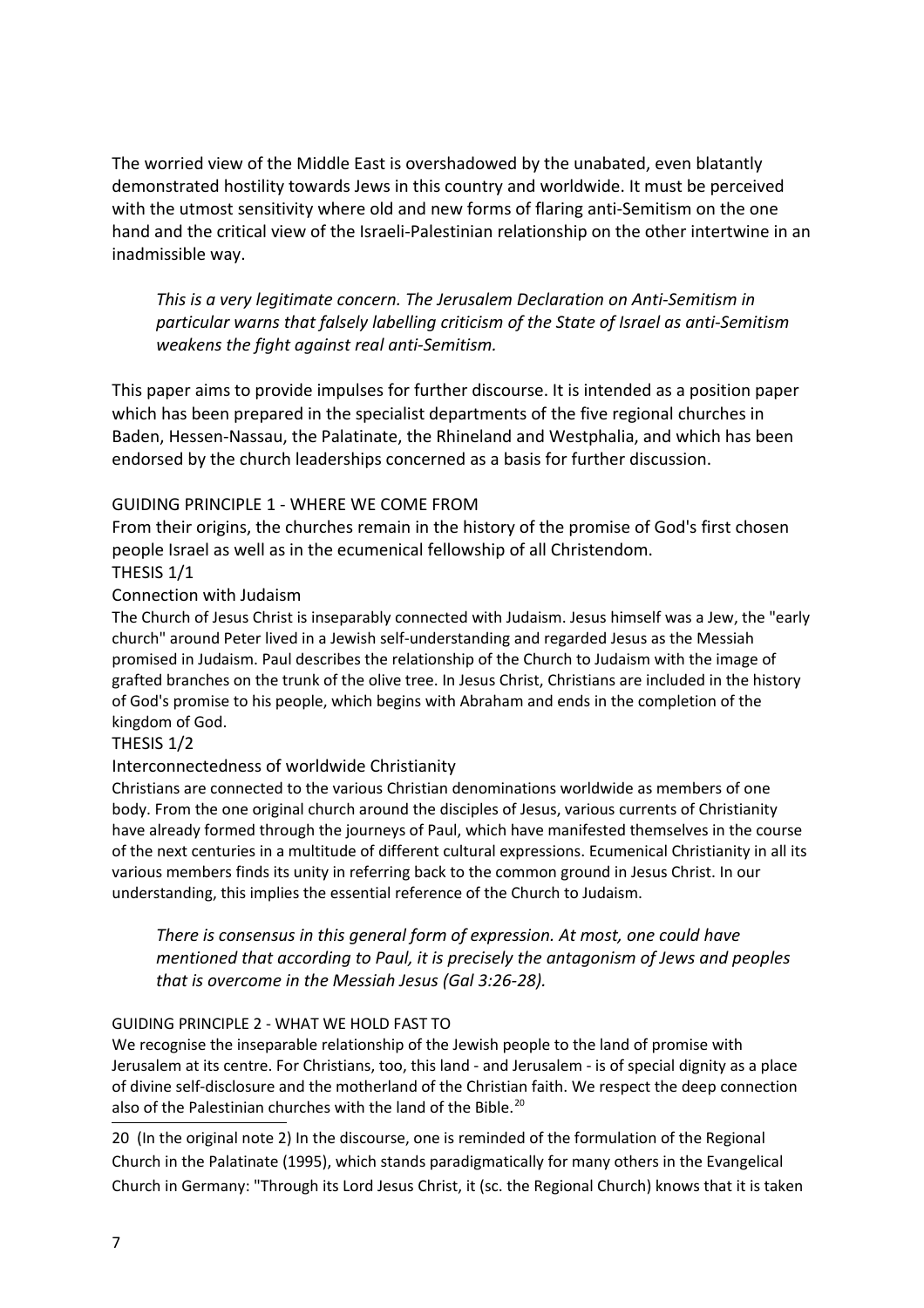#### THESIS 2/1

Jewish self-understanding

The Christian Church recognises Jewish self-understanding. According to this, four fundamental aspects are given in the term "Israel": Religion, people, land and, by derivation, state. These four dimensions cannot be separated from each other, but they must also be carefully distinguished. "When Christians stand up for the right of the Jewish people to live in the land of the fathers, they respect that the connection between people and land is indispensable for Judaism. Insofar as the State of Israel has an indispensable safeguarding function for this, Christians affirm this state. However, insofar as the State of Israel is a secular state in the community of nations, it is subject to the same criteria as all other states with regard to its borders and its policy towards non-Jewish parts of the population". (EKD study Christians and Jews II, 1991, page 57) We struggle to find a way between a complete profanation and a religious-fundamentalist exaltation of Israel's history.

*The theological question of the relationship of the churches to the State of Israel plays a central role in this consensus paper. The answers are ambiguous. It is to be acknowledged that the paper honestly admits the reason for this: "We are struggling to find a way between a complete profanation and a religious-fundamentalist exaltation of Israel's history".* 

*On the one hand, we read in note 2 (here note 20): "Every insistence on a particular claim to the land fails if the universal horizon - that 'salvation for all people' - is lost from view. This land, which is inscribed in the basic narrative of Jewish identity, is also the motherland of ecumenical Christianity; furthermore, Jerusalem is also regarded in Islam as a place where heaven and earth touch. The particularity in the land reference has with it, from the biblical beginnings, another dimension, the universal opening of the land to the community of all peoples." This is clearly a basic biblical view, starting*  with the promise to Abraham in Gen. 12, which explicitly aims at all peoples being *blessed in him.* [21](#page-7-0)

*However, this progress is undone in Thesis 2/1. And here lies the basic problem of the Guiding Thoughts and the Theses: They claim that the Jewish self-understanding exists and that they have the right to define it. But are they not in fact limiting Judaism to Zionism, and even more so to a single form of it, namely the violent one, without justifying this? Until the Holocaust, the vast majority of Jews were hostile to Zionism, even seeing it as a disaster for Judaism. And increasingly, voices in Judaism are gaining*

into God's history of promise with his chosen people Israel - for salvation for all people. In other words, any insistence on a particular claim to the land will fail if the universal horizon - that "salvation for all people" - is lost from view. This land, which is inscribed in the basic narrative of Jewish identity, is also the motherland of ecumenical Christianity; furthermore, Jerusalem is also regarded in Islam as a place where heaven and earth touch. From its biblical beginnings, the particularity of the land has a further dimension with it, the universal opening of the land to the community of all peoples. The Palestinian churches, as it were, assert this universal horizon of reference to the land on behalf of Christianity.

<span id="page-7-0"></span>21 See ISAAC, Munther: From land to lands, from Eden to the renewed earth: a Christ-centred biblical theology of the promised land. Carlisle/UK: Langham Monographs, 2015, and id.: *The Other Side of the Wall. A Palestinian Christian Narrative of Lament and Hope.* Downers Grove, Il., USA: InterVarsity Press, 2020.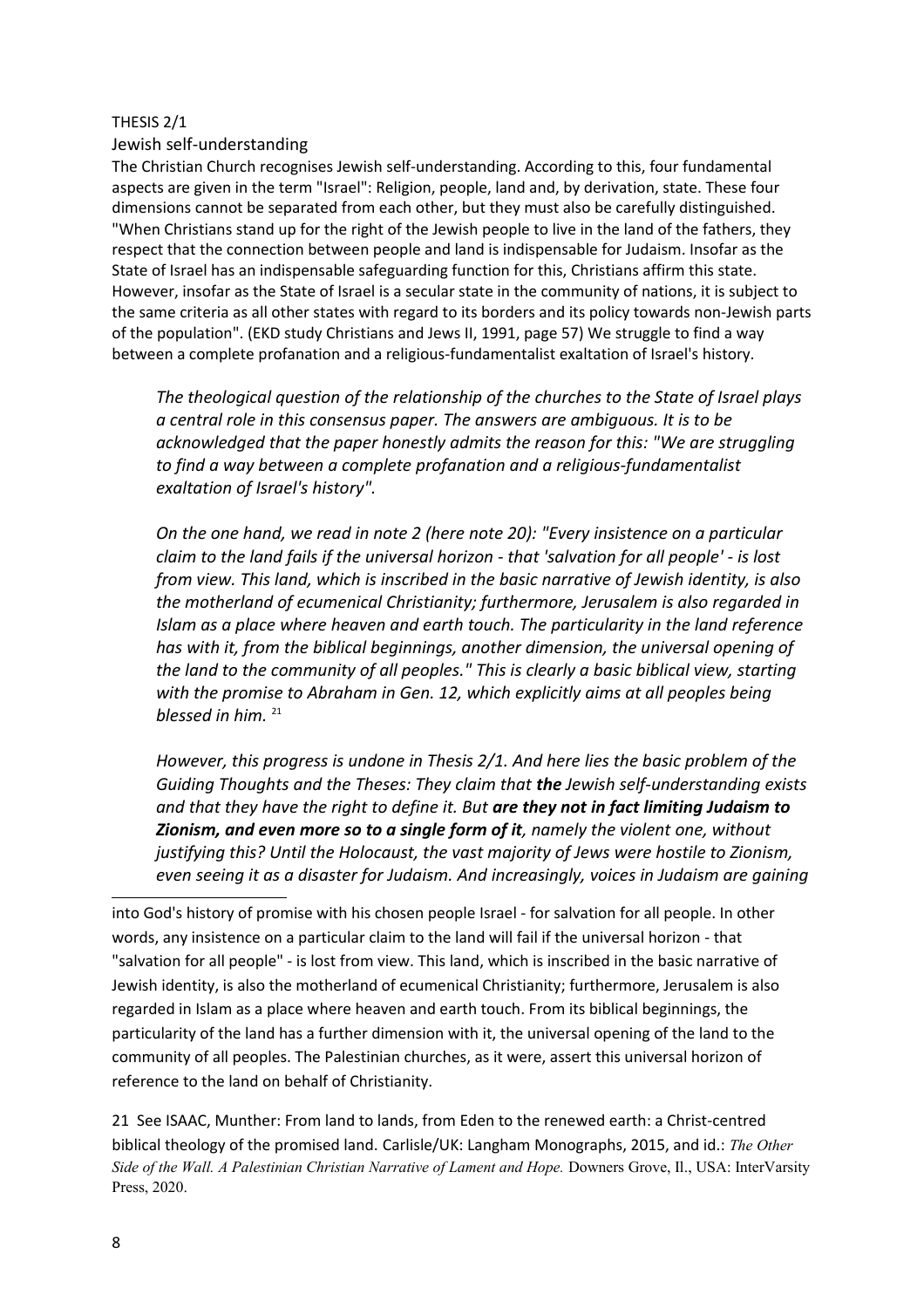*weight that only see a way out of the impasse of current politics if the State of Israel is de-Zionised ("unlearning Zionism") and becomes a democratic state with equal rights for all. The Jewish historian Yakov M. Rabkin has presented a wealth of sources for this, analysed them and brought them into conversation with political developments: "A Threat From Within: A Century of Jewish Opposition to Zionism."* [22](#page-8-0) *Here, in brief, are his findings:*

*Zionism emerged as a negation of traditional Judaism. Central to this was a change in behaviour towards violence. Russian Jews in particular saw their hopes of integration into Russian society dashed by pogroms. Theodor Herzl suffered a similar fate in Western Europe, especially as a result of the Dreyfus trial. Out of injured dignity and the feeling of shame, the image of the "new Jew" emerged, who "like the other peoples" focuses on honour, pride , nation and power. This is why militaristic Zionism increasingly gained the upper hand and was later conceptualised by Vladimir Jabotinsky and put into practice since David Ben Gurion, the first Prime Minister of the State of Israel.*

*There had been an attempt to implement another form of Zionism. The pious Jews, who had lived in peace with the Arabs in Palestine for centuries, were strongly opposed to Zionism. Together with Arab leaders, they drew up a document in 1924 in*  which the Arabs agreed to mass Jewish immigration on the condition that it would not *establish nationalist structures - a notion roughly equivalent to the Zionism of a Martin Buber. When the Dutchman Jacob de Haan was commissioned to have this agreement ratified by the British Mandate government in London, he was assassinated by an agent of the Zionist paramilitary organisation Haganah shortly before he left for London. That was the end of the attempts to put peaceful Zionism into practice. Count Bernadotte suffered a similar fate when he was supposed to implement the UN decisions in Israel in 1947/48. He too was murdered. This violent Zionism has been the guiding principle of the State of Israel through the Nakba of 1947/48, the occupation since 1967, the provocation of the second Intifada by Ariel Sharon, the architect of the separation wall, up to Netanyahu and the religious Zionist-led new government. After all, as mentioned above, there was also pragmatic Zionism, open to peace - but again ended with murder. In this regard, Rabkin writes: "For his role in the Middle East peace process, Rabin was awarded the Nobel Peace Prize in 1994, together with Yasser Arafat and Shimon Peres; in 1995 he was assassinated by the right-wing extremist Yigal Amir" (424).*

*Increasingly, Israeli Jews and Jews from other countries are taking up such critical reconsiderations from a Torah perspective.[23](#page-8-1) Especially in the USA and in Israel itself, a strong movement in the Jewish community away from the ruling government policies* 

<span id="page-8-0"></span><sup>22</sup> London and New York: Zed Books, 2006.

<span id="page-8-1"></span><sup>23</sup> See e.g. MARX, Rabbi Dalia: *Durch das jüdische Jahr.* Leipzig: Hentrich & Hentrich, 2021, 41ff., who, referring to the Feast of Tabernacles, warns against "aggressive use of power" and recalls Lev 19:23-24. In Chicago a Jewish congregation declared itself as "anti.zionist:

https://mondoweiss.net/2022/01/why-anti-zionism-is-core-value-of-congregation-tzedekchicago/? utm\_source=mailpoet&utm\_medium=email&utm\_campaign=daily-email-mailpoet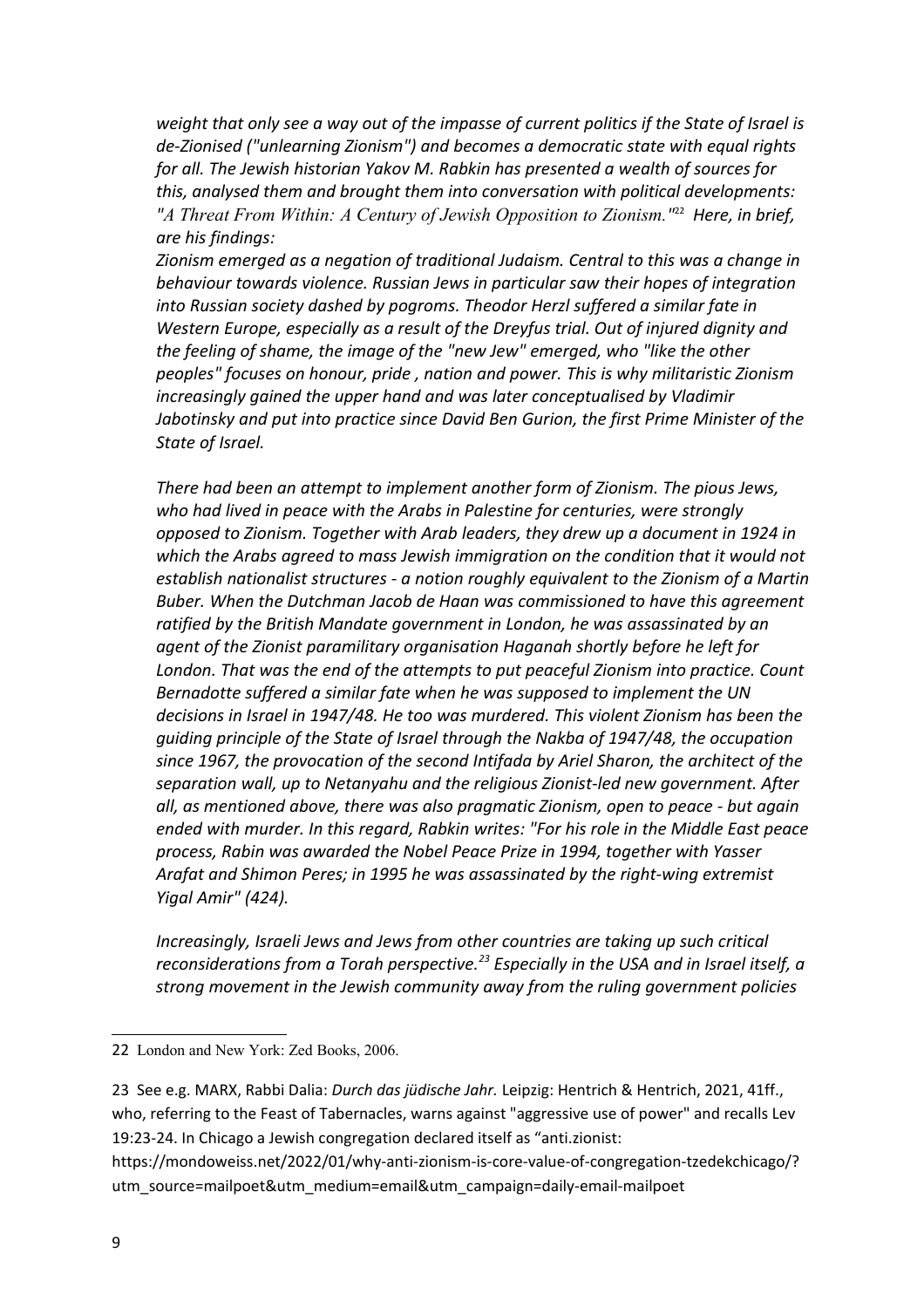*is visible - also among Zionists. Many recent publications prove this.[24](#page-9-0) In Germany, Rolf Verleger stands for this with his book "Hundred Years of Homeland? Judaism and Israel between Love of the Neighbour and Nationalism".*[25](#page-9-1) *The initiatives "Jewish Voice for Justice in the Middle East" and "European Jews for a Just Peace" also work in this direction. Their aim is to ensure that justice is finally done for the Palestinians, but at the same time that the State of Israel does not destroy itself and continue to cause great damage to Jews and Judaism worldwide. One of the latest testimonies of this awareness among Jewish people is the Open Letter of 60 18-year-old Israeli conscripts. It says: "In reality, the goal of the Israeli military is not to defend itself from hostile militaries, but to exercise control over a civilian population....the Zionist policy of brutal violence towards and expulsion of Palestinians from their homes and lands began in 1948 and has not stopped since. The occupation is also poisoning Israeli society-it is violent, militaristic, oppressive, and chauvinistic. It is our duty to oppose this destructive reality by uniting our struggles and refusing to serve these violent systems-chief among them the military. Our refusal to enlist to the military is not an act of turning our backs on Israeli society. On the contrary, our refusal is an act of taking responsibility over our actions and their repercussions."*[26](#page-9-2)

*Should the churches on the Rhine and Ruhr also begin a Christian-Jewish conversation with these Jewish brothers and sisters who are committed to justice and non-violence, or do they want to take the side of violent Zionism one-sidedly by not even raising this question and speaking of the Jewish-Israeli position?*

## THESIS 2/2

### Palestinian Christian self-understanding

We recognise the call of Palestinian Christians, together with the entire Palestinian people, for an undiminished right to life and political self-determination. Out of a centuries-old bond with this land, they demand their right to live in state autonomy. United in the one body of Christ, we share in the continuing affliction of our Christian brothers and sisters and suffer with them, for "where one member suffers, all the members suffer with it" (1 Cor 12:26).4 *What deeds follow these words?*

#### THESIS 2/3

#### State sovereignty

As Christians, we know ourselves to be closely connected with the State of Israel, which is the refuge and home of most Jews all over the world. At the same time, we support and strengthen the Palestinians' striving for a sovereign state: spiritually, morally, materially and politically. The perspective for coexistence under the formula of the two-state solution in mutual respect and

<span id="page-9-0"></span>24 Cf. BEINHART, Peter: *The Crisis of Zionism.* New York: Times Books, 2012; BOEHM, Omri: *A future for Israel : beyond the two-state solution.* New York City: New York Review Books, 2020; HALPER, Jeff: *Decolonizing Israel, Liberating Palestine. Zionism, Settler Colonialism, and the Case for One Democratic State.* London: Pluto Press, 2021.

<span id="page-9-1"></span>25 *Hundert Jahre Heimatland? Judentum und Israel zwischen Nächstenliebe und Nationalismus.*  Frankfurt/Main: Westend, 2017.

<span id="page-9-2"></span>26 https://mondoweiss.net/2021/01/israeli-high-school-students-refuse-to-join-the-israeli-militaryciting-the-continuing-nakba/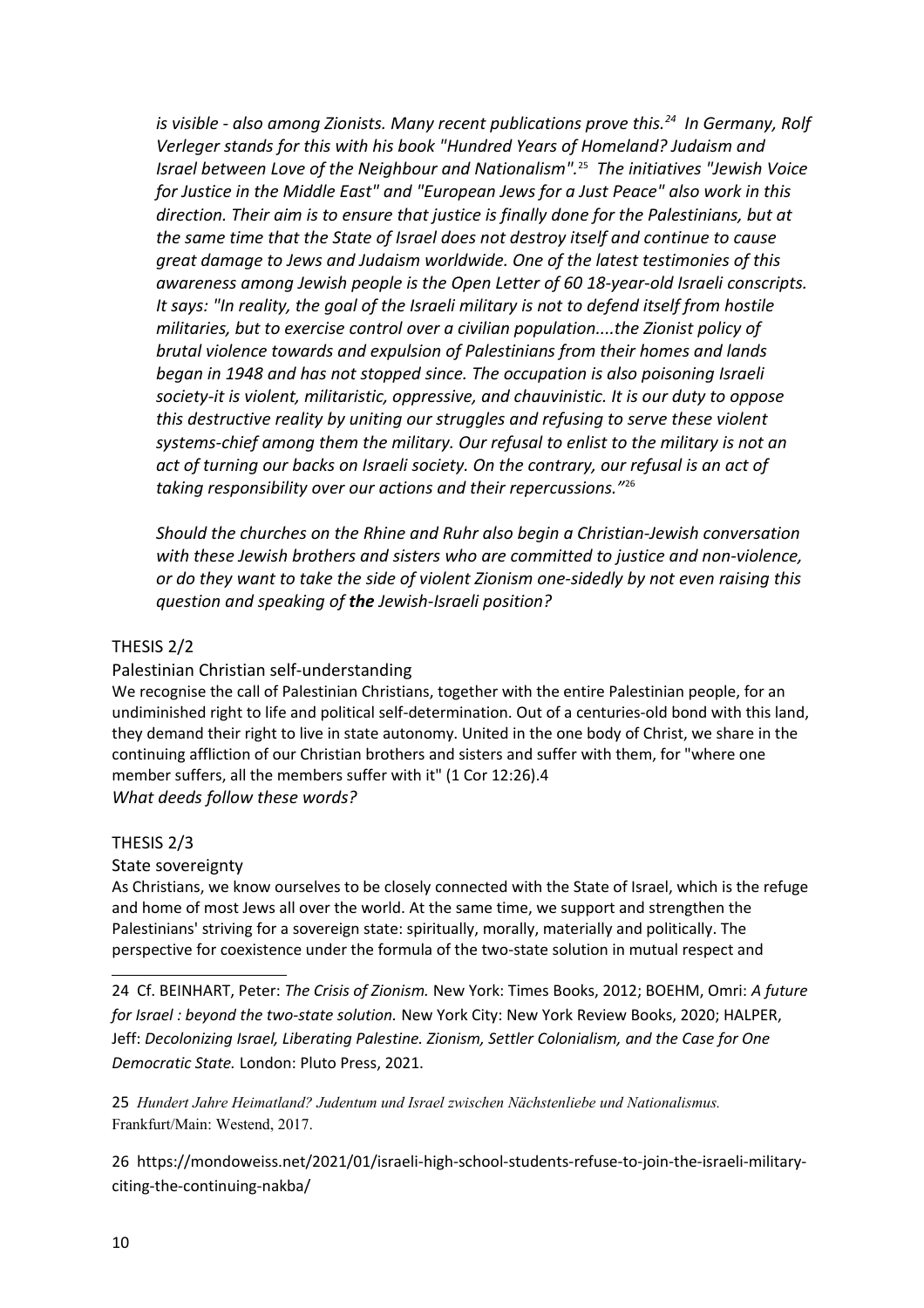recognition seems to have receded into the distant future. No matter what political models are developed by the parties to the conflict, there will be no sustainable solution to the conflict without the widely agreed path in the international community of states via "the recognition of Palestinian statehood as well" (EKiR Synodal Resolution 2016). "There can only be peace in Israel and Palestine if Israel's right to exist is recognised in the same way as the Palestinian people's right to their own state." (From the resolution of the Synod of the EKvW, 11/2017 on "Israel and Palestine") In all this, we hear the admonition from the biblical word that the gift of the land for all who dwell in it is linked to the demand for justice and mutual respect.

*The first question is: what does the statement "As Christians, we know ourselves to be closely connected with the State of Israel, which is the refuge and home of most Jews all over the world" mean? Firstly, many Jews would reject this statement. After all, not even half of them live in the State of Israel. Secondly, does the sentence mean that it is a question of faith ("as Christians") to be committed to the State of Israel? How can it be a matter of faith to be associated with a state? Moreover, anti- and non-Zionist Jews say that because the State of Israel relies solely on violence, it is the most dangerous place in the world for Jews.*

*It is to be welcomed that the churches on the Rhine and Ruhr also want to represent the rights of the Palestinians in an advocacy-political way. But doesn't this require a clear political analysis? At least since Likud has ruled in Israel, a real two-state solution was never intended. And Netanyahu has since said publicly that there never will be. What does it mean that the West, and with it the churches on the Rhine and Ruhr, still claim to be in favour of a two-state solution? Can it not only mean that they do not want to take any measures to persuade Israel to find a solution, but that they want to continue to tolerate with rhetorical formulations that Israel continues to expropriate piece after piece of Palestinian land?*

*An economic and political analysis would show that Israel is only able to maintain and, above all, finance the illegal and systematic oppression of the Palestinian people because the USA and the EU - especially Germany - give their support unconditionally without tying it to compliance with human rights and international law.*[27](#page-10-0) *Shouldn't the churches, if they were serious about their advocacy, approach the German government and demand that all further economic, financial and military support and cooperation be tied to compliance with the UN resolutions under international law and the Charter of Human Rights?*

# GUIDING PRINCIPLE 3 - WHAT WE SEE CRITICALLY

In view of the dwindling willingness to compromise, the fronts are hardening in this country as well, the threads of dialogue are breaking, the possibilities for understanding are dwindling, and positions are diverging to the point of becoming irreconcilable. The discourse on Israel-Palestine is increasingly becoming a verbal battleground in which contextualisation and differentiation no longer have a place.

# THESIS 3/1

<span id="page-10-0"></span><sup>27</sup> See LE MORE, Anne: Killing with kindness: funding the demise of a Palestinian state. *In: International Affairs* 81 (5.10. 2005) Nr. 5, pp. 981–999.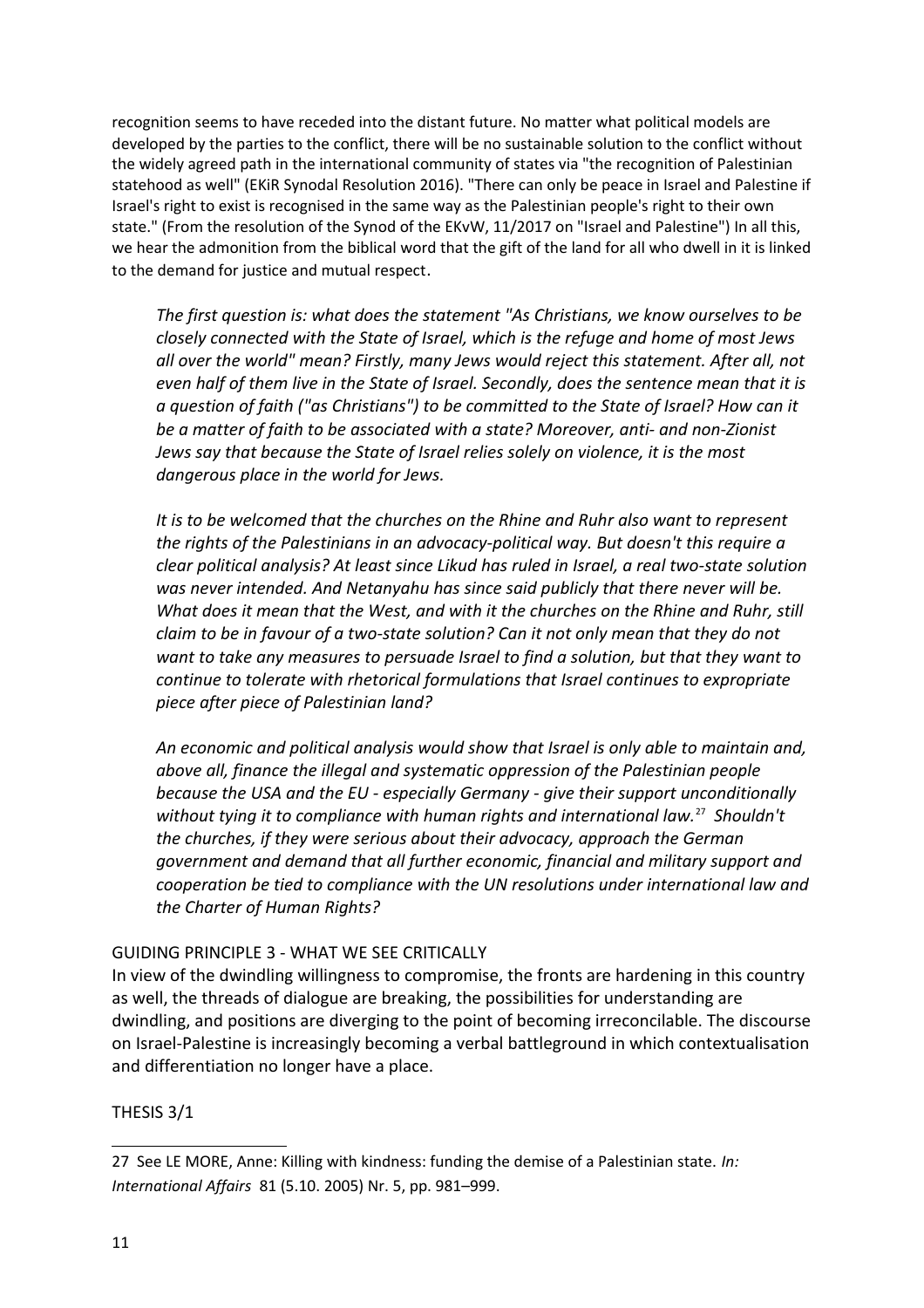#### Yes to an open, differentiated discourse.

We expressly stand for a discourse without prohibitions of thought and speech according to the standards of a free, democratic society. In the heated current debate, right up to our political decision-making bodies, we must insist on a differentiation between anti-Semitism on the one hand and a critical view of the respective government policy of the State of Israel on the other. Where such criticism uses anti-Semitic forms of expression, it meets with our vigorous resistance. Open discourse also includes a critical view of the policies of the Palestinian ruling elites. We are aware of the longing of the people in Palestine for freedom, fundamental rights, the rule of law and democracy. We recall sentences from the Baden and Hessen-Nassau response letters to the Kairos document: "Wherever international law is clearly disregarded by actions of Israeli or Palestinian state authorities, this must be called by its name without reservation. (EKiBa) "Unjust structures that fundamentally restrict human rights ... contradict the message of God's merciful love towards all people and cannot be accepted." (EKHN)

*Once again, the differentiation between anti-Semitism and criticism of the state of Israel is to be welcomed. But what does it mean if, at the same time, the policies of the Palestinian leadership elites are again criticised in a balanced way, as if it were a matter of symmetrical violations of international law and human rights? Would it not then be necessary to examine more closely how the regrettable split in the Palestinian leadership came about and how it was centrally caused by the West and Israel?*[28](#page-11-0) *In 2006, supervised and absolutely democratic elections took place in Palestine. Because the West and Israel, which call themselves democracies, considered their interests more important than democracy, they did not recognise the election because Hamas won. This resulted in the final split of the Palestinian leadership. Not that it does not have to be criticised like any other government, but does one not have to include in the analysis that it is acting under military dictatorial conditions and has to constantly decide how to implement the right of resistance guaranteed under international law?*

### THESIS 3/2

### No to a comprehensive boycott of Israel

We hear the call of the Palestinians who ask us for means to oppose the illegally built settlements on the territory occupied by Israel. We recognise boycott measures as a legitimate non-violent form of political resistance against actions that violate international law worldwide. For example, the current EU legislation, according to which goods from the occupied territories are in principle subject to compulsory labelling, enables corresponding decisions to be taken. At the same time, we reject a total boycott of Israel as demanded by the BDS movement (cf. statements by the EKD of 29 February and the EKiR of 6 March 2020), because it indiscriminately affects an entire collective and excludes any cooperation with Israelis, which weakens precisely those forces that are working for justice and peace in Israel itself. For us as German churches, this rejection is also justified by the disastrous history of boycotts against Jews in Germany.

*Once again, BDS is rejected with questionable arguments. No one has to approve of every part of BDS. Many are limiting the boycott to goods from the occupied territories, that is, companies that profit from the occupation. The EU officially requires the labelling of these goods. So it is not at all reprehensible to enable consumers not to buy such goods and to call for this. With regard to BDS in general, it should be recognized as a basis for judgment: BDS demands nothing other than compliance with UN resolutions, i.e. international law and human rights:*

<span id="page-11-0"></span><sup>28</sup> See. Baumgarten, 0p. cit.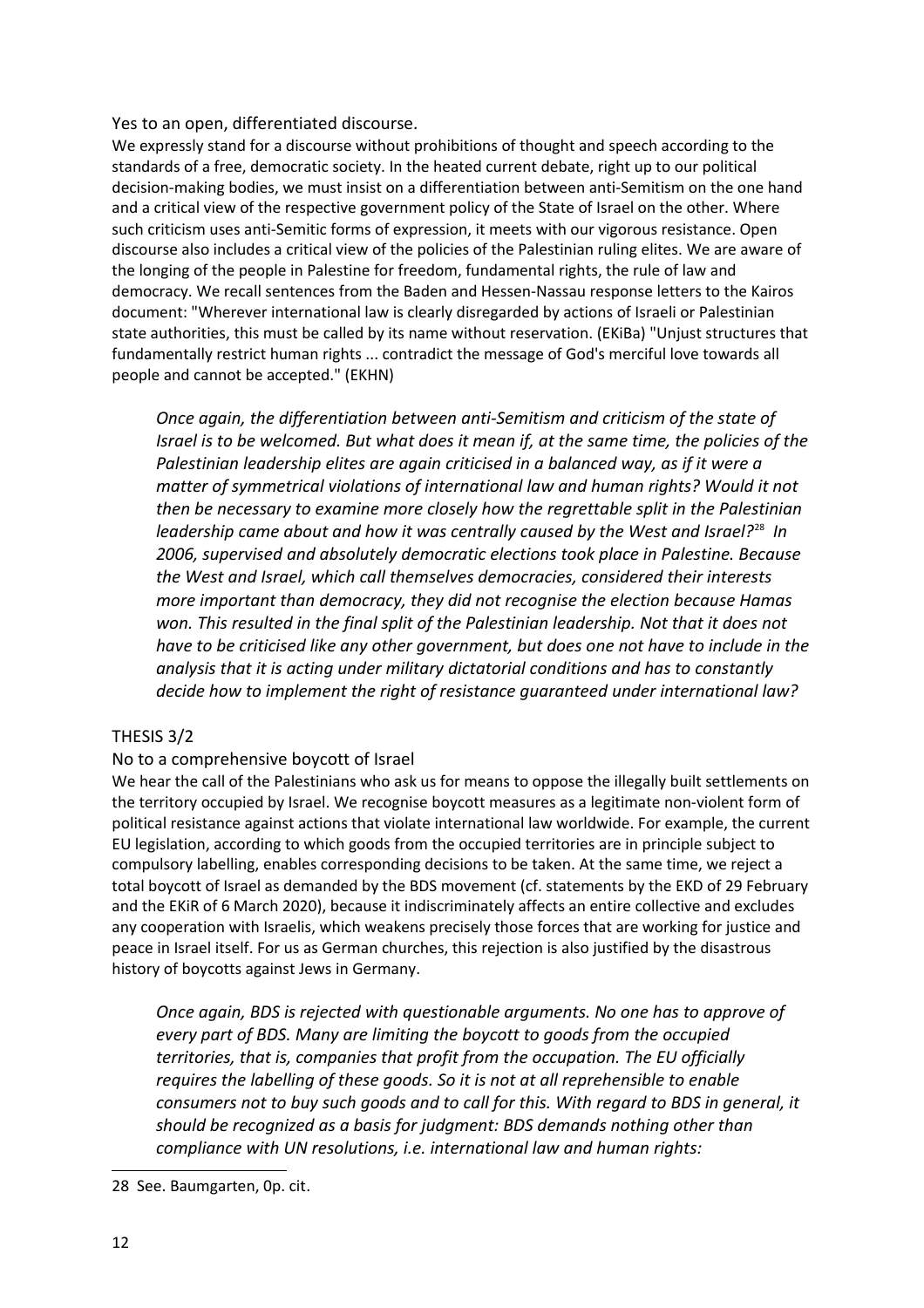*1. ending the occupation and colonisation of all Arab lands occupied in 1967 and tearing down the wall.*

*2. recognition of the fundamental rights of Arab Palestinian citizens of Israel to full equality. 3. respect, uphold and support the right of Palestinian refugees, as stipulated in UN Resolution 194, to return to their homes and to be compensated for loss or damage to their property or for compensation in the event that they do not wish to return?*

*In our opinion, it is also a misrepresentation to claim that the BDS boycott "indiscriminately affects an entire collective and excludes any cooperation with Israelis". The official version is: "BOYCOTTS involve withdrawing support from Israel's apartheid regime, complicit Israeli sporting, cultural and academic institutions, and from all Israeli and international companies engaged in violations of Palestinian human rights." So it is only about those sporting, cultural and academic institutions that directly represent the state or are directly or indirectly linked to it. Even if individuals in the BDS movement, which is not a tightly run organization, may see it differently, the majority of BDS supporters do not boycott, for example, Israeli academics, journalists, artists etc. who work in critical independence.*[29](#page-12-0) *Moreover, the fact that the Theses again make reference to the Nazi boycott puts non-violent Gandhi methods with regard to the enforcement of international law in the State of Israel on the same level as Hitler's crimes against the Jewish people.*

# THESIS 3/3

No to the instrumentalisation of religion for political power claims Neither quotations from holy scriptures nor religious traditions can legitimise disenfranchisement and discrimination or justify geopolitical claims to power at the expense of law and justice. This applies both to a biblically based claim to ownership of the land, as found among "Christian Zionists" or Israeli settlers, as well as to the claim of an exclusively Islamic land, e.g. by Hamas. We reject such positions as hostile to dialogue and aggravating the conflict.

*These are welcome statements. Precisely for this reason, the following queries: Why do the churches not say directly that the ruling classes in Israel are doing exactly what is rejected in the first sentence, namely using biblical quotations to "legitimise disenfranchisement and discrimination or justify geopolitical claims to power at the expense of law and justice". Meanwhile, the government officially refers to the West Bank as Judea and Samaria, justifying its systematic ongoing land grab. Why don't the churches call a spade a spade on this as a political misuse of the Bible, as does the Cry for Hope, which calls on churches to reject this, along with the systematic disenfranchisement of Palestinians, as an issue of confession?*

*The rejection of Christian Zionism is also to be welcomed. It is to be welcomed that the churches thus implicitly depart from the synod resolution of the Rhenish Church of 1980, which stated: "The insight that the continued existence of the Jewish people, its return to the land of promise and also the establishment of the state of Israel are signs of God's faithfulness to his people". As late as 2020, the Rhenish Church invoked that 1980 resolution to justify its rejection of Boycott, Divestment and Sanctions (BDS) on the basis of God's faithfulness. Mind you, this is not about God's faithfulness to his first-chosen people, but about God's alleged faithfulness to the State of Israel. Since* 

<span id="page-12-0"></span><sup>29</sup> Cf. https://bdsmovement.net/what-is-bds.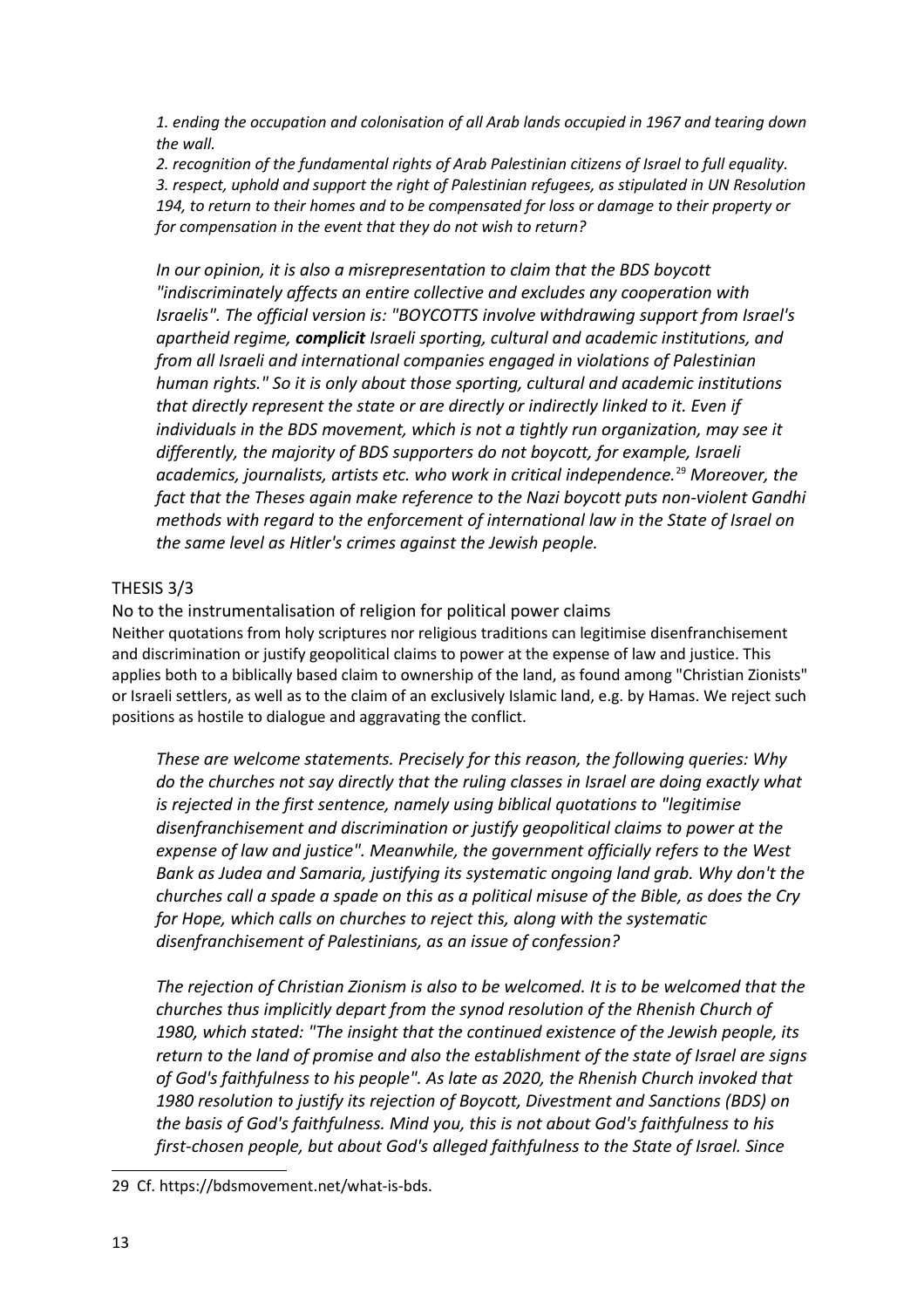*this is asserted as a general insight, and not as an opinion or statement of faith, it means that all people must then realise that the ethnic cleansing of three quarters of a million Palestinians and their existence as refugees since then, including the massacres and destruction of 530 villages and several towns during the Nakba, as well as the ongoing theft of land, arbitrary arrests and torture even of children, are all signs of God's faithfulness. What would be the biblical basis for such "insights"? What is the meaning here of Jesus' word that the meek will inherit the land? And what do such Jews say to these claims who are not among the violent Zionists? Are the churches prepared not only to address these questions implicitly, as they have done here, but to pose them openly and in a theologically fundamental way to the Rhenish Church and to themselves?*

## GUIDING PRINCIPLE 4 - WHAT WE STAND FOR

We rally around the vision of an unchallenged and recognised State of Israel living side by side with a free and sovereign State of Palestine in the midst of a pacified Middle East. Those who strive non-violently to achieve this goal have our undivided support.

*These sentences are surprising in view of the fact that they say the opposite of what these Guiding Thoughts and Theses represent: the rejection of non-violent resistance against injustice and oppression and the justification in principle of a state which, on the one hand, exercises violence like any state, but in this particular case has been based on partly terrorist violence since its foundation and does not recognise international law and human rights, although it owes its existence to them. What do the churches say to these obvious questions?*

### THESIS 4/1

### Shalom over Israel

The well-being of Israel is close to our hearts. We reaffirm our solidarity with Israel and unreservedly affirm the right of the State of Israel to exist. We express our hope and pray for a reconciled coexistence of Jewish and Palestinian people in the Holy Land in a just and fair peace for all. Believing in the changeability of entrenched conditions, we rely on the support and promotion of all forces and initiatives that enable encounters and serve peace. This applies especially to groups, institutions and schools that are committed to promoting humanity, solidarity and social acceptance.

*Israel's existence is based on the UN decisions of 1947 and therefore on international law. Therefore, it is only endangered by the disregard of international law. Shouldn't the existence of the Palestinian people also be called to mind at this point? For according to human judgement, it is this that is in danger, not that of the State of Israel. It is gratifying to hear that the churches "support the promotion of all forces and initiatives that enable encounters and serve peace". Does this also mean the non-Zionist organisations, such as in Germany the "Jewish Voice for Just Peace in the Middle East" or the "Alliance for Justice between Israelis and Palestinians" (BIP)?*

### THESIS 4/2

### Cooperation with the Palestinian churches

The welfare of the Palestinians is equally close to our hearts. In consensus with the member churches of the Evangelical Church in Germany, the Protestant Regional Churches on the Rhine and Ruhr reaffirm their solidarity with their Palestinian brothers and sisters, and hold with all intensity to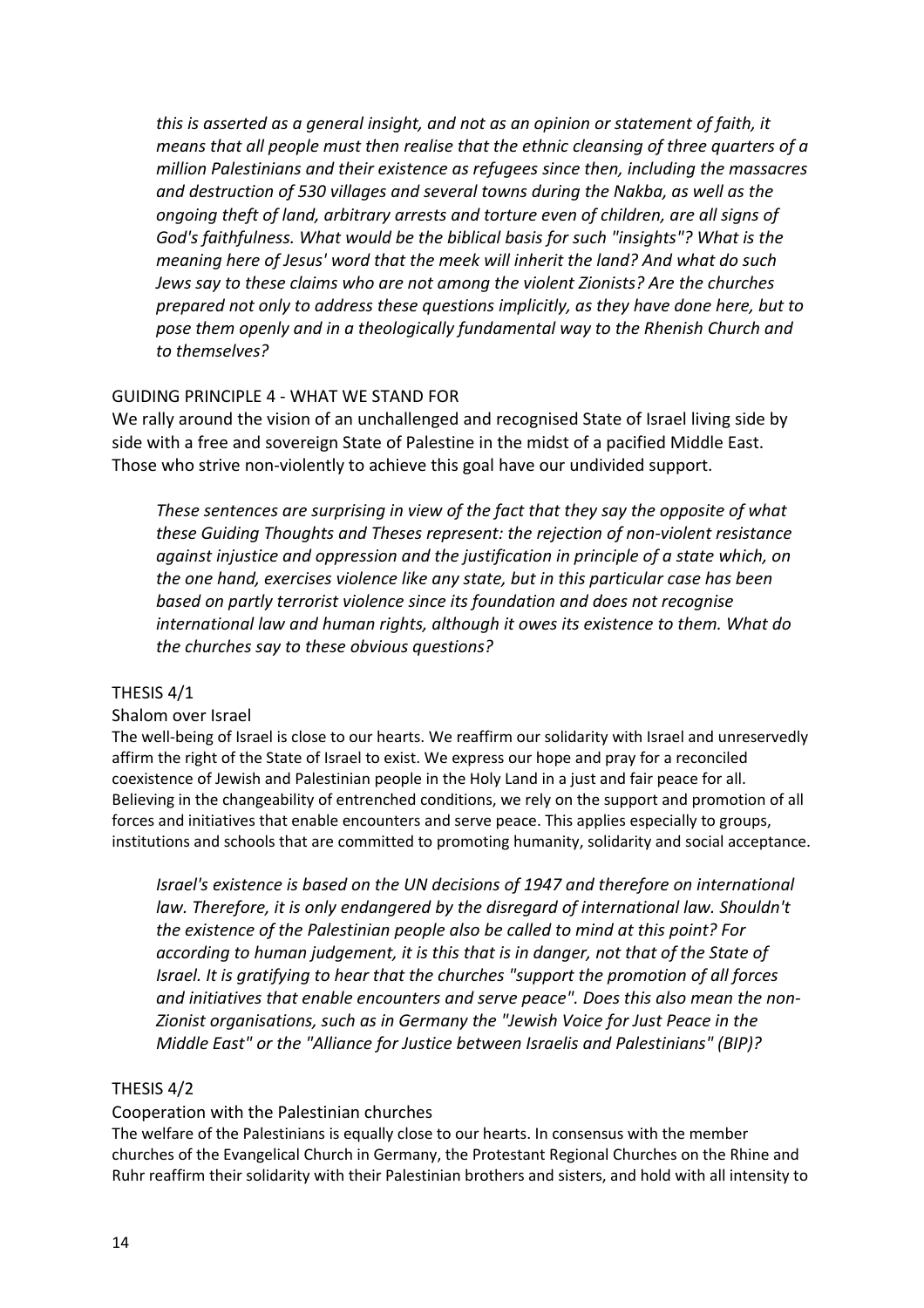the cooperation in the civil-social-diaconal sphere which has grown over many years and decades. We appreciate the impulses from Palestinian theology and seek a fraternal exchange with the Palestinian churches about the contextuality of theology, here and there. We pay particular attention to where our respective theologies run the risk of perpetuating old patterns of replacement and substitution of God's people under new auspices. As churches of the Word, we seek guidance primarily from the biblical Word in each specific context.

*Why doesn't the headline say, by analogy with the previous paragraph, "Shalom on the Palestinian churches"? By such small stylistic subtleties one reveals very much. The "equally" is thus immediately denied. Nevertheless, the cooperations mentioned here are to be welcomed, even if the political level is excluded. But again, Palestinian theology is accused of replacement theology. This accusation is simply based on the fact that, like many Jews, it does not read the Bible in a Zionist way, but in a way that is oriented towards the Torah, the prophets and Jesus. Therefore, the question to the churches on the Rhine and Ruhr is: Do they take into account the difference between a Zionist and a non-Zionist reading of the Bible and are they also prepared to read the Bible with non-Zionist Jews and Christians and, if convincing arguments are found, to change their Zionist reading? If the German churches and especially their leaders are interested in knowing what a Palestinian patriarch and representatives of world Christianity have to say about this, watching the film "The People's Patriarch" and listening to the statements on it is recommended.*[30](#page-14-0)

# THESIS 4/3

Call for justice and peace for Israel and Palestine

We want to contribute to the growth of justice and peace in Israel and Palestine: We reaffirm the commitment to promote and strengthen actors and initiatives in the region that are ready for dialogue and reconciliation. We believe that God's directive is, at its core, for justice and peace for all people.

*How is it then that the churches on the Rhine and Ruhr do not propose a single concrete political or economic measure that could help to implement justice for all people in Palestine/Israel?*

We expect from the responsible politicians on both sides readiness for negotiations and openness to compromise solutions.(6) We call for an end to the continued construction of settlements and concrete efforts to end the occupation.

*What concrete means of pressure do the churches want to use to achieve this, since it is obvious that Israel wants to annex the entire West Bank step by step - except perhaps a few reserves?*

We reaffirm the statement of the Evangelical Middle East Commission of 28.5.2020: Any unilateral annexation cements injustice and fuels violence.

*What actions do the churches propose to take against this?*

<span id="page-14-0"></span><sup>30</sup> See [https://www.youtube.com/watch?v=-CkiiAlToos.](https://www.youtube.com/watch?v=-CkiiAlToos)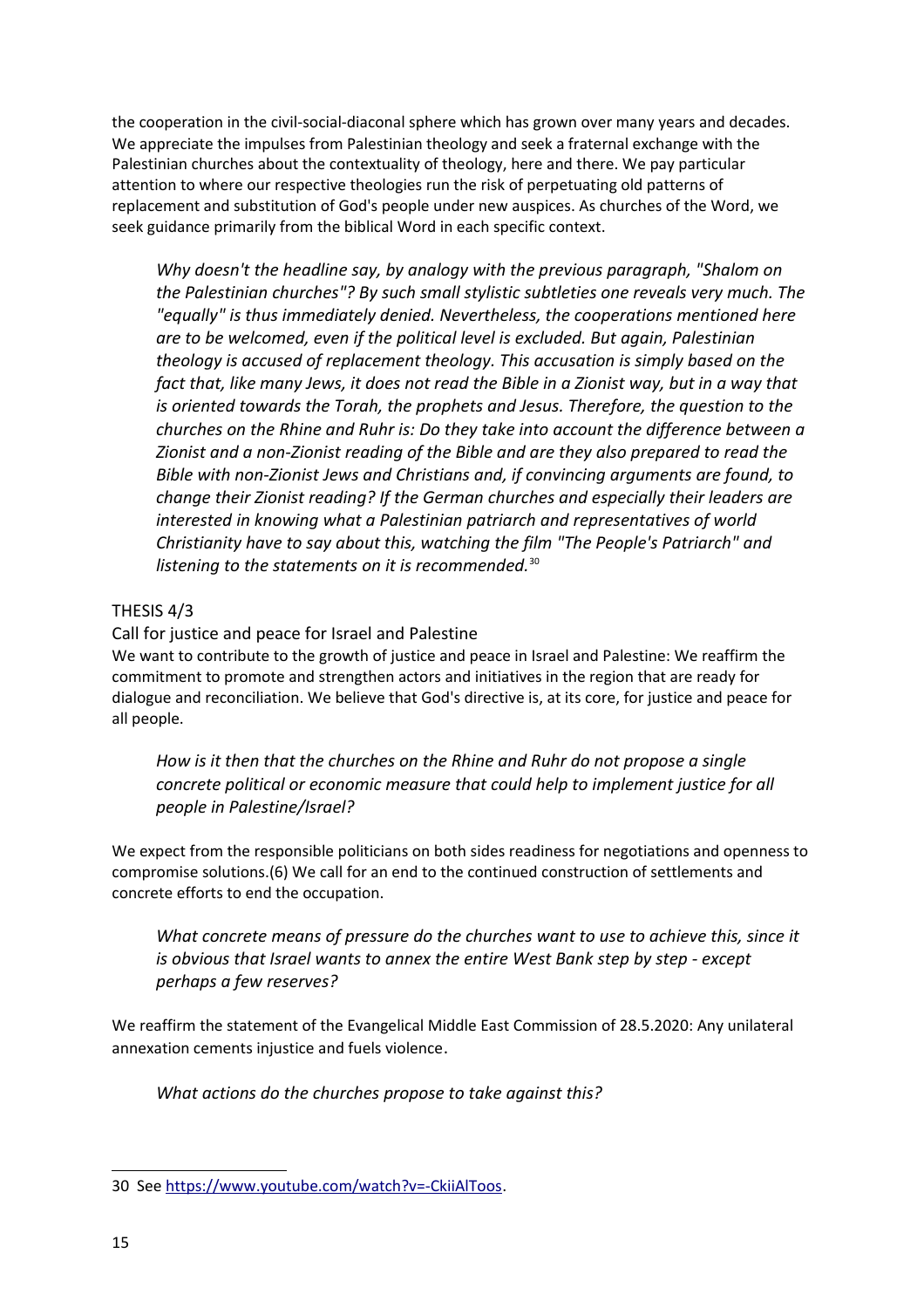We call for clear steps towards political autonomy for Palestine as well as a renunciation of terror and violence of any kind. We urge all parties in the region to respect human rights and the international law of the international community.

## *What actions follow these words?*

## GUIDING PRINCIPLE 5 - WHAT WE EXPECT

"... that justice and peace kiss each other" (Psalm 85:11). Biblically based hope is directed towards justice and peace. In this hope we support political steps that come closer to conflict resolution.

## THESIS 5/1

### High time for justice and peace

The letter of response from Baden to the authors of the Kairos document from 2010 closes with words which, from the point of view of our churches, have lost none of their topicality. However, we relate them even more self-critically to us as Western churches with all our entanglements in the global power structures - these words are for us both a greeting to our brothers and sisters and a plea to God: "It is time for peace in Israel and Palestine. It is time for a "no" without any "yes" to all acts of violence and bending of the law on all sides of the conflict.

*Why are the concrete entanglements of the Western churches, especially in Germany, not mentioned here? Once again: only through the unconditional political support and financing of Israel by the West can this state implement the oppression of the Palestinians. Therefore, the churches in these countries are directly co-responsible and complicit by their silence on this fact.*

### THESIS 5/2

### Steps of reconciliation

Christians hear from the biblical word: Christ's love moves the world towards reconciliation and unity. The motto of the 2022 World Assembly is biblically nourished hope. "Reconciliation" means change, exchange; reconciliation will only be possible through mutual sharing and giving of each other's perspectives and narratives. On this path, "unity" will also be attainable. Reconciliation begins with the willingness to engage with the feelings, the stories of loss and suffering, but also with the stories of hope of the other. For this, we as a church can and should create forums of conversation and exchange. We want to strengthen such initiatives and movements open to dialogue in the conflict between Israel and Palestine - between Israel and Palestine, between Jews, Christians and Muslims. This is what we pray for, what we campaign for and what we work for.

*Hasn't South Africa shown that reconciliation is not possible via the exclusive path of exchange? Does not reconciliation have to be linked to justice and truth? Only when justice and freedom for the oppressed was achieved through resistance and nonviolent resistance, including boycotts and sanctions, was reconciliation then also possible with the help of a Truth commission.*

*Behind the manoeuvring of this entire text, a basic problem becomes clear: The majority of Germans - not only in the churches - are not at all aware that we have a double (history of) guilt. We have concentrated on the obvious guilt of the genocide of the Jews. Preoccupied with this, we have overlooked the fact that this genocide of the Jews also contributed to the Nakba, the catastrophe for the Palestinian people. It has*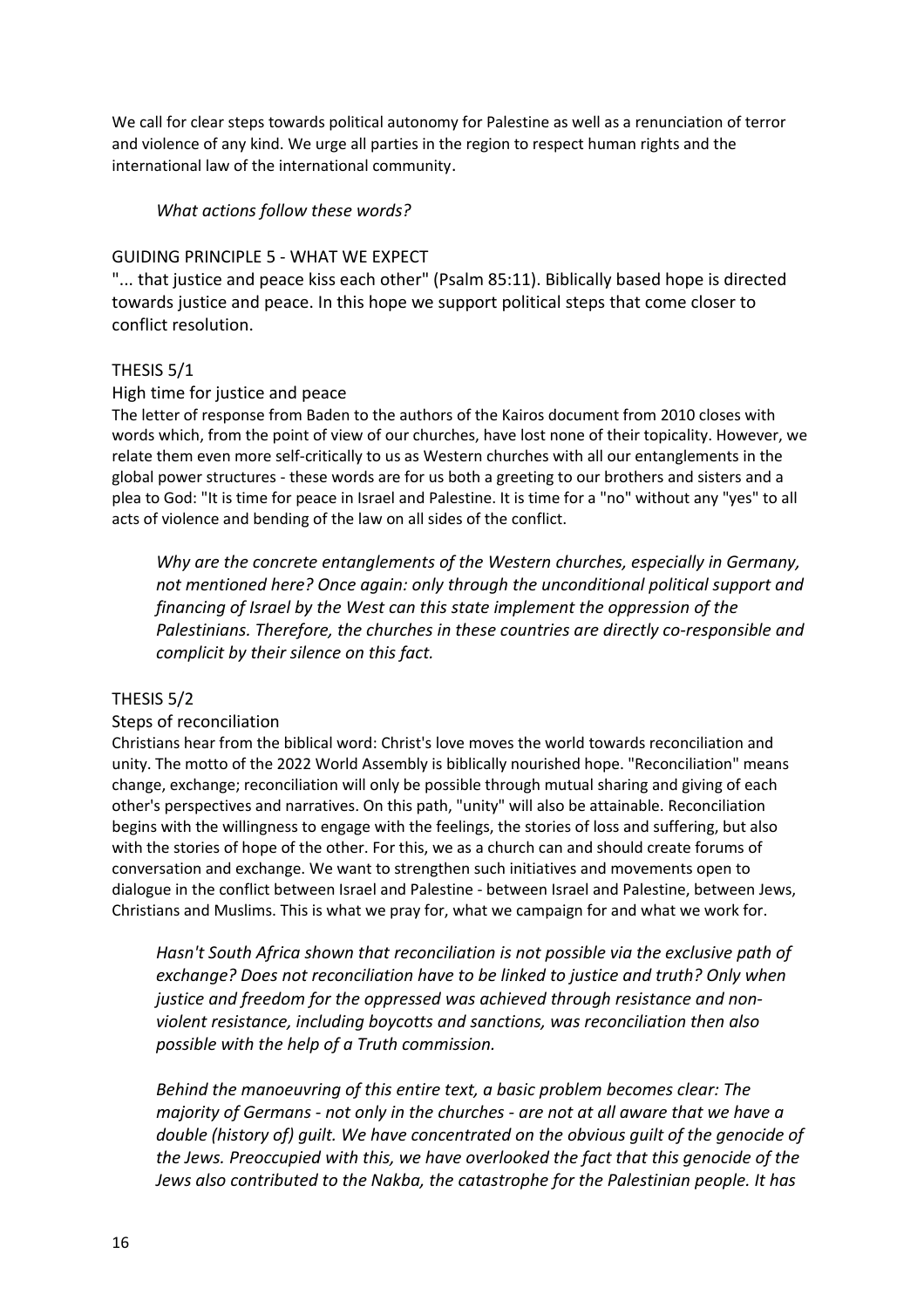*already been said that until the German genocide of the Jews, Zionism was rejected by a majority of Jewish people. Only with this crime against humanity and its consequences did this understandably change step by step, because the fact of a state offered the possibility of emigrating there to escape anti-Semitism and persecution. At the same time, the West's feelings of guilt made it close its eyes to the methods by which this state came into being. No one cared when Israel began to expel the Palestinians under the eyes of the British, to carry out massacres and to raze Palestinian villages to the ground even before the state was founded. In other words, Germany is essentially complicit in the catastrophe (nakba) of the Palestinians. By unconditionally criticising the status quo only rhetorically, together with the USA and the EU, and by supporting Israel politically and financially on a large scale, even cooperating with it militarily, it makes occupation and daily human rights violations possible and thus becomes guilty twice.*

*Can the German churches perhaps learn from sister churches like the US and English churches to call on the government and the public to tie cooperation with Israel to the observance of international law and human rights? Then they would live up to their double historical responsibility - not only for the sake of the people in Palestine, but especially for the sake of those in Israel.* 

*To at least hint at this, let us conclude with a brief look at the churches' responses to the "Cry for Hope" so far. The most comprehensive decision was taken by the United Church of Christ in the USA (UCC). We therefore choose it as an example. In the introduction, the statement ties in with the resolutions of the church since Israel's occupation of Palestine for over 50 years. It recalls the biblical message that the land has a universal mandate, tied to justice, and rejects the accumulation of land in the hands of a few (Is 5:8). She then clearly enumerates the facts of 70 years of dispossession of the Palestinian people with all kinds of violence, names the refugees, the illegal occupation since 1967, the negative role of the governments of the USA and compares the treatment of Palestinians with the oppression of black people at home and the settler colonialism in North America, Australia and South Africa with that of the Israeli colonists on land that does not belong to them. It names the military force with which the land is de facto annexed in violation of international law.*

*Next, the statement agrees with the Cry for Hope that "the very being of the church, the integrity of the Christian faith, and the credibility of the Gospel is at stake. We declare that support for the oppression of the Palestinian people, whether passive or active, through silence, word or deed, is a sin. We assert that Christian support for Zionism as a theology and an ideology that legitimize the right of one people to deny the human rights of another is incompatible with the Christian faith and a grave misuse of the Bible".*

*The declaration that follows then borrows from the structure of the Barmer Theological Declaration (1934) against National Socialism and German Christians and the Accra Confession against Imperial Capitalism (2004) with six articles: "We affirm (affirm)....We reject". The six points are:*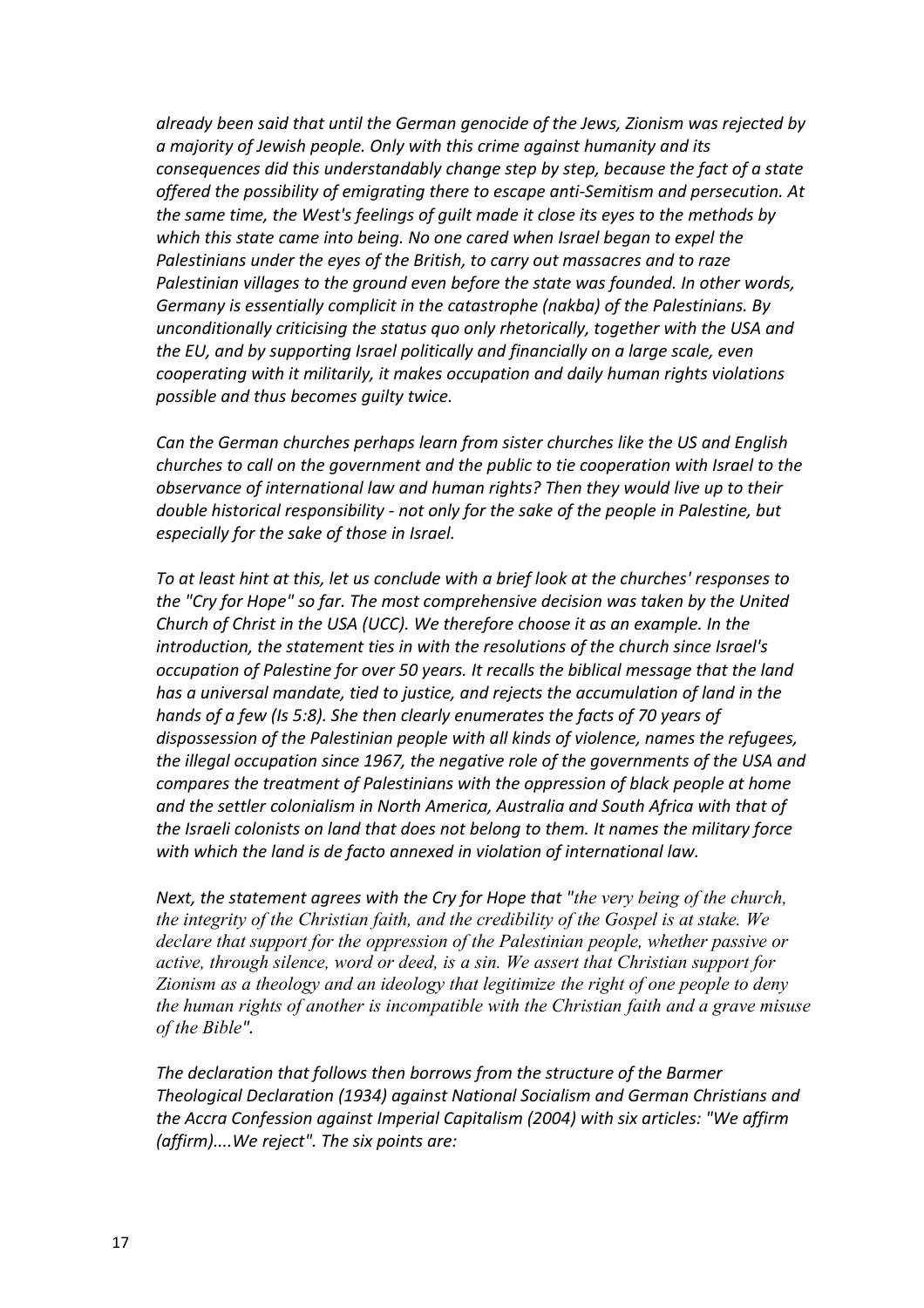*1) The oppression of the Palestinian people is against the prophets and the Gospel and is a sin; silence about it is a denial of the Gospel; therefore the view that the occupation of Palestine is a purely political problem is rejected.*

*2) The creation of the earth and the calling of Israel aim at blessing all peoples. Therefore, ideologies such as Christian Zionism, substitutionism, anti-Semitism, anti-Islamic bias are to be rejected.*

*3) All people living in Palestine and Israel are created in the image of God and have equal dignity. Therefore, all discriminatory laws against any segment of the population, including those in apartheid Israel, must be rejected.*

*4) All peoples have a right to self-determination and sovereignty, therefore equal citizenship rights, fair and equitable sharing of land and resources in accordance with international law must be addressed. Therefore, Israel's abuse of the Holy Scriptures to justify the annexation of Palestinian land by military might and with the support of the USA must be rejected.*

*5) According to UN Resolution 194, the refugees have the right to return or compensation. To be rejected is the denial or manipulation of this right.*

*6) According to the constitution, freedom of speech and assembly apply - also with regard to criticism of Israel and BDS. Therefore, the criminalisation of such criticism and actions as anti-Semitic must be rejected.*

*The following actions then follow from this basic confession:* 

*a. Listen to the Palestinian brothers and sisters;*

- *b. Outreach to Palestinian children;*
- *c. Critically examining our use of Scripture;*
- *d. Advocating for freedom of speech;*

*e. "Advocating for the cessation of U.S. military aid to Israel until such time that Palestinian human rights, civil rights, and self-determination are fully realized and protected in compliance with international law, US laws on foreign military assistance, and the principles of human rights.."*

*f. Support the full resumption of US payments to the 'United Nations Relief and Works Agency for Palestine Refugees'.*

*g. Advocate for the implementation of UN Resolution 194, i.e. return of refugees or compensation.*

*Finally, the consistency of the Church's financial policy with these resolutions is urged, which refers to withdrawing investments from companies that profit from the illegal occupation.*

*In the meantime, several churches in England have followed the UCC's example in the same direction: the Methodist Church, the United Reformed Church/URC and the Carlisle Synod of the Anglican Church. The General Synod of the Church of Sweden has called on the church leadership to investigate the implementation of international law with regard to apartheid in Israel. Last year, the Norwegian Bishops' Conference had already rejected Christian Zionism. A Berlin ecumenical group led by Almuth Berger, Heino Falcke, Elisabeth and Konrad Raiser and Gerhard Rein have written to all church leaders in Germany to listen to the responses of the above-mentioned churches to the*